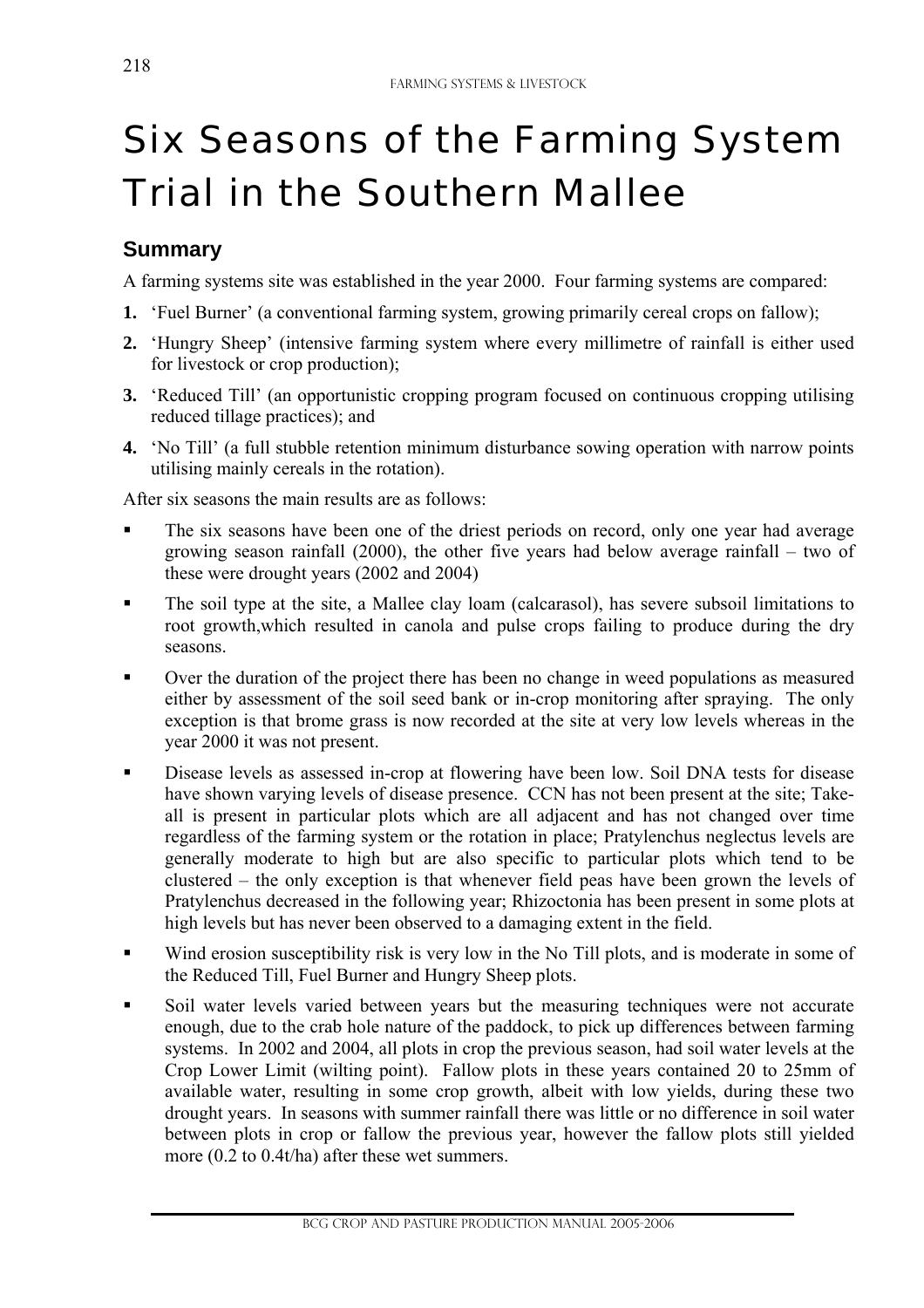- Soil available nitrogen (nitrate) levels were extremely variable and were not related to farming system or rotation. In general the levels were high due to the long term medic history of the paddock. After wet summers the levels were generally higher than after the droughts.
- Livestock performance has been variable due to the late start of some seasons and in drought years the Hungry Sheep system had to outlay significant costs in feeding sheep. However, in the better years this system has had a healthy return from livestock (on average \$34/ha over the six years).
- Crop yields have been variable between the different seasons primarily because of the very different growing season rainfalls experienced over the six years. At the start of the trial the No Till system grew a high percentage of canola and pulse crops, which all failed to perform. Since 2004, the No Till system has only been growing cereals in rotation with some chemical fallow and is now performing much better. The most stable system for crop yield has been the Fuel Burner system.
- **Financial performance has been poor for the No Till system over the first few years of the** project due to crop choice with canola and pulse crops. Since 2004 the No Till system has performed better by growing only cereals in rotation with chemical fallow. The Hungry Sheep, Fuel Burner and Reduced Till systems all had a six year average gross margin of \$82 to 85/ha, with \$37/ha for the No Till long term gross margin.

# **Background**

l,

The most commonly asked question by farmer members of the BCG is: 'what farming system is the most viable and sustainable in our area?'

Unfortunately, there is no easy answer because the choice of farming system is based on many factors which directly relate to the farmer as a manager and also to the physical environment where the farm is located.

The farmer will choose a farming system based on aspects of his/her life such as the complexity of a system; how their friends and peers are farming; their attitude to farming and life in general; and it can come down to something as basic as whether they like working with sheep or not. People's reactions to major events such as droughts are highly variable and are often related to the financial buffers in place for the farming enterprise. All these aspects influence people's decisions and one particular farming system may suit one farmer but not another.

Over time a particular farming system can be assessed for financial viability – but the problem is that how can this be done on a single farm? Comparing the financial returns of a current farming system to a previous system on the one farm is difficult. Farming takes place in an inherently variable environment where rainfall (the main driver of production) and prices for produce change rapidly and markedly over short periods. To attribute cause and effect in relation to financial viability is not easy.

The sustainability issues; such as erosion risk, deep drainage, and soil health of a farming system, can be ascertained and measured over time but it is often difficult to attribute a dollar value to them. There is no question that they are important and farmers make decisions which have an influence on these issues, but how they affect their farm in relation to a dollar value is not clear.

The BCG started work in 1999 to resolve the physical and financial aspects of different farming systems suited to the southern Mallee. The people factor could not be directly included although we have tried to address the issue of complexity and risk in relation to different farming systems.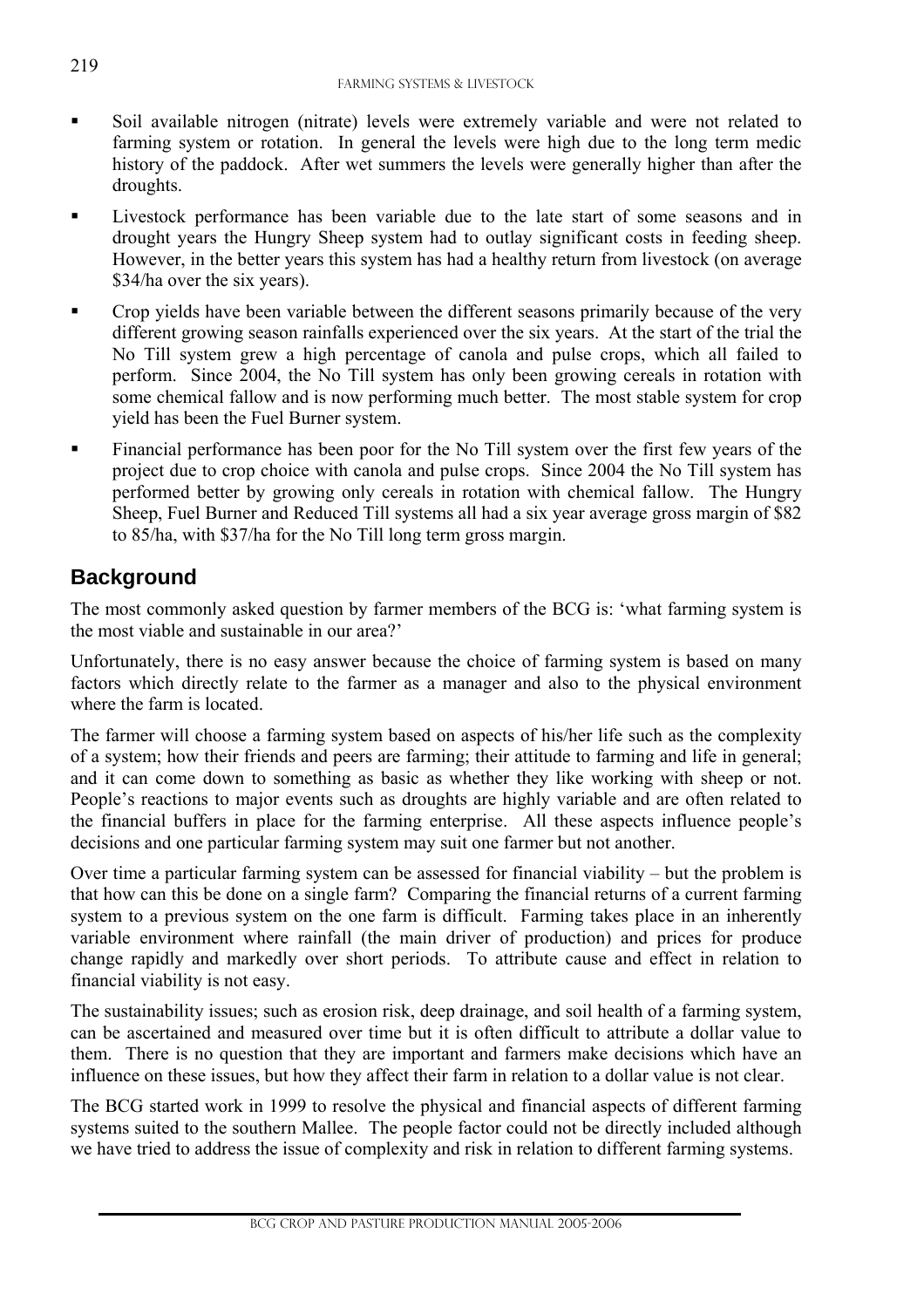The BCG Farming System Trial incorporates four distinct systems which utilise different ways of managing farm operations such as sowing (ie No Till vs Conventional, stubble vs no stubble); weed control (cultivation vs chemical); management (sheep vs no sheep); flexibility (set rotations vs. flexible rotations) etc. The aim of the work was: 'to determine the medium long term impact of each farming system on financial viability and physical/environmental sustainability'.

After consultations with members it was decided to compare four distinct farming systems. Each farming system is championed by a local farmer who determines the day to day operations for a system. The only constraint on management by the champions is that the philosophy of their system has to remain intact over the duration of the trial.

#### *Hungry Sheep*

Championed by Ian and Warrick McClelland. The Hungry Sheep system relies on high intensity cropping and maintaining high stocking rates. The heavy grazing philosophy is not only used to increase profit but also for weed control and stubble reduction. In March, non-cropped paddocks are sown to oats for winter/spring grazing – this results in competition between sheep and cropping when the crops need to be sown in May and June. In seasons with a late break, there is insufficient feed available on the sown pasture paddocks and the stock remain on paddocks ear marked for cropping until there is sufficient feed, which can result in late sowing for at least part of the sowing operation. Stocking rates are determined in May.

### *Reduced Till*

Championed by Brad Martin and the Brim Technology Group. The reduced till system is based around flexibility allowing management practices to change according to environmental conditions, in order to achieve greatest Water Use Efficiency. In most years stubble is retained, crops are sown with narrow points on 23cm row spacing, ideally with most sowing completed by the end of May. Hence many crops were sown dry. Burning, grazing and green manuring are made use of when considered necessary or opportunistic. Livestock are used in this system but only to clean up paddocks after harvest – stock do not interfere with the cropping program. Income from livestock is based on agistment rates.

#### *No Till*

Championed by Alan Postlethwaite. The No Till system has the philosophy of profitable grain production with NO negative environmental effects. The No Till system aims to improve soil structure and reduce compaction through the retention of stubbles, continuous cropping and by using a wide row spacing with narrow points for sowing. There are no livestock in this system, weed control is with chemicals only, and generally this system uses canola and pulse crops to break disease cycles in cereals. Over the last couple of years disease breaks and moisture conservation have been achieved with chemical fallow.

#### *Fuel Burners*

l

Championed by Paul Barclay. The Fuel Burner system makes use of conventional fallow to conserve moisture, control weeds and reduce the risk of herbicide resistance developing. It is the philosophy of this system that a cultivated seed-bed improves emergence. Livestock are used only to clean up paddocks after harvest and fallows for the next season are grazed in early winter if feed is available. Over the last year the sheep have been run on a more intensive basis but the financial returns have still been based on the return from agistment.

The BCG appreciate that the farming systems on trial are only a snap shot of the wide array of farming system options available to farmers. In addition, the site is located on a particular soil type which has subsoil limitations. To overcome these restrictions in interpretation the BCG have been working with CSIRO in modeling the outcomes of the farming systems trial over time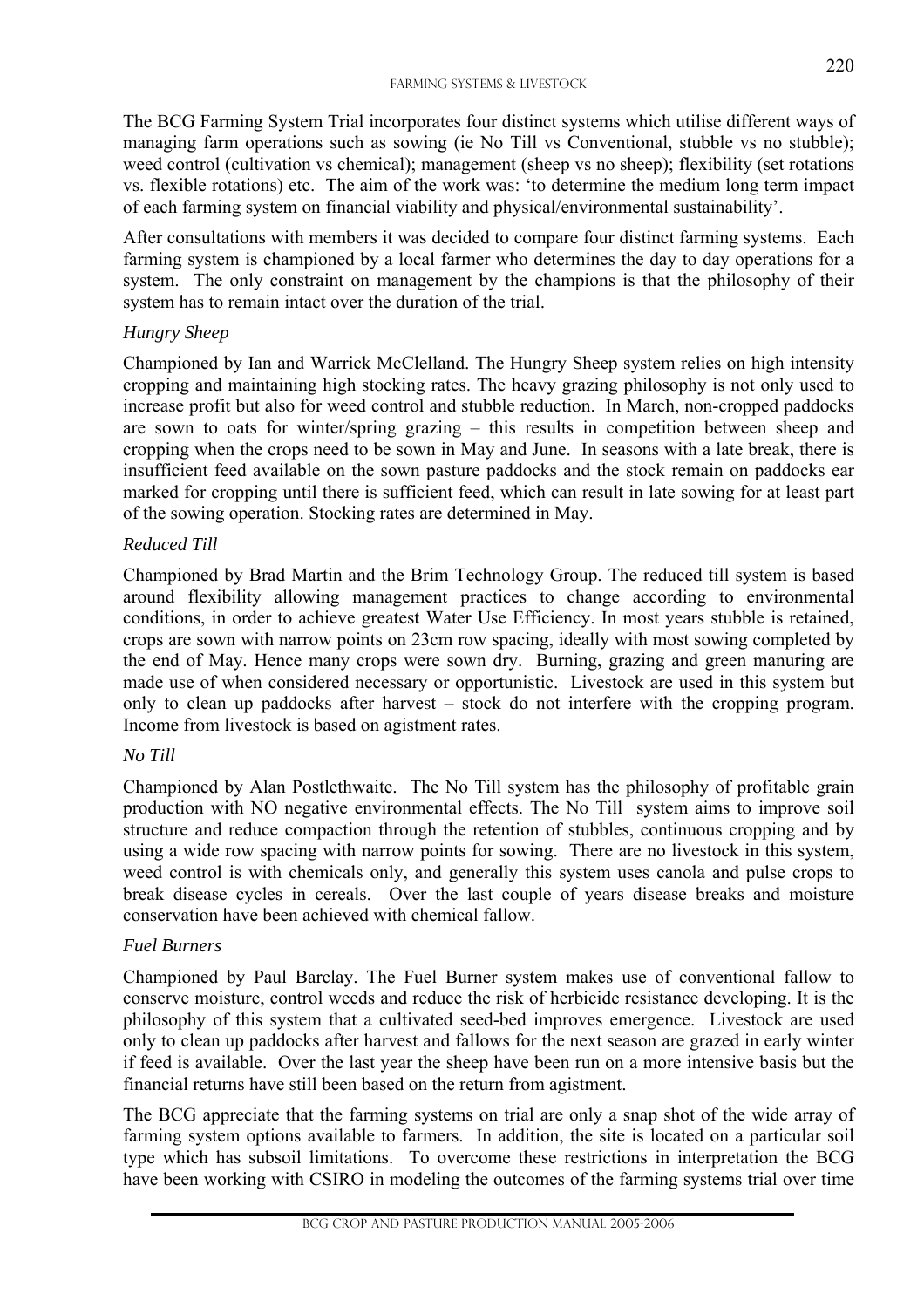so that the results of the trial can have wider applicability both in terms of location and also over time (with different climatic conditions).

The project has received funding from GGA (Grain Growers Association) for the day to day operation of the trial over the last six seasons; and from the GRDC (Grains Research Development Corporation) for the modeling work. Without the support from these organisations this work would not have been possible.

#### **Study area and local conditions**

The Farming Systems Trial is located 28km North of Birchip on the Birchip-Berriwillock road on the property of Ian and Warrick McClelland.

The soil type is characterised as a Mallee clay loam (calcarosol). The topsoil is a clay loam which changes to a light medium clay at 10 to 20cm depth; further down the profile the clay content increases to a medium clay. The soil is highly alkaline ranging from pH 8.0 in the topsoil to 9.5 down the profile. Subsoil limitations are a feature of this soil type and have a large impact on crop production.

#### **Subsoil limitations**

l,

The Systems site is regarded as a site with severe subsoil limitations. In 1999, the set up year, nine soil cores were taken to determine the spatial variation in soil condition across the site. Soil cores were taken to a depth of 90cm, five separate increments were sub-sampled and analysed (0- 10, 10-30, 30-50, 50-70 and 70-90cm). The analysis included Electrical Conductivity (EC); Sodicity (ESP), Chloride (Cl) and Boron (B). The Sodicity level or ESP (Exchangeable Sodium Percentage) was determined as the percentage of Sodium as part of the Cation Exchange Complex. The full soil analysis can be found in Appendix 1. Table 1 is an abbreviated version of the data and presents the level of EC, Sodicity, Chloride and Boron for two cores as a demonstration of the range in values across the site.

| Depth         |         | $EC$ ds/m | <b>ESP</b>     | $\frac{0}{0}$ | Chloride mg/kg |         | <b>Boron</b><br>mg/kg |         |  |  |
|---------------|---------|-----------|----------------|---------------|----------------|---------|-----------------------|---------|--|--|
| $\mathbf{cm}$ | plot 21 | plot 32   | plot 21        | plot 32       | plot 21        | plot 32 | plot 21               | plot 32 |  |  |
| $0 - 10$      | 0.23    | 0.31      | $\overline{4}$ | 10            | 37             | 110     |                       |         |  |  |
| $10 - 30$     | 0.47    | 0.78      | 16             | 30            | 175            | 500     | 10                    | 28      |  |  |
| $30 - 50$     | 0.79    | 0.49      | 38             | 43            | 550            | 930     | 41                    | 41      |  |  |
| $50 - 70$     | 0.88    | 0.85      | 45             | 48            | 850            | 1140    | 48                    | 48      |  |  |
| $70 - 90$     | 0.61    | 0.71      | 45             | 49            | 940            | 1420    | 46                    | 45      |  |  |

**Table 1**: Levels of EC (ds/m), Sodicity (ESP Farming Systems Site), Chloride (mg/kg) and Boron (mg/kg) for five soil increments to a depth of 90cm for two cores at the Systems site in 1999.

Each of the nine cores taken across the site had high levels of subsoil limitations, at levels which would be toxic to plant growth – There were variations across the site but these variations were minor in the context of the level of toxicity. It is generally regarded that EC values above 0.8 ds/m; ESP above 19%; Chloride above 600 mg/kg; and Boron above 15 mg/kg inhibit root development and affect plant growth. These values generally apply to cereals such as wheat and barley. Canola and pulses such as lentils are much more sensitive to subsoil constraints. The actual level at which these constraints become toxic to other crops, such as lentils, are not well understood, and is part of the modelling study supported by the GRDC.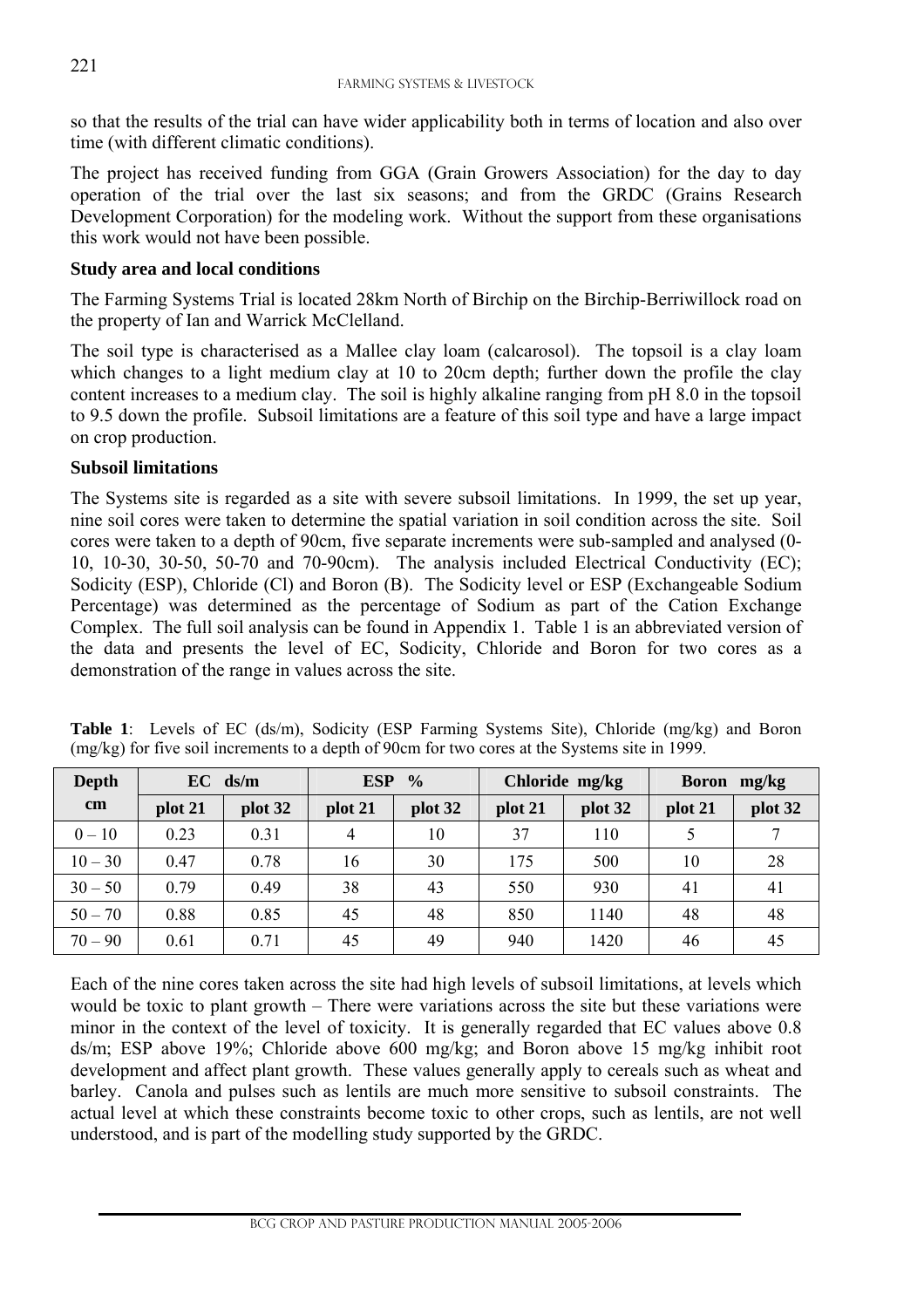#### **Plot Lay-out and Crop Rotation**

l

Each of the four farming systems was allocated 5 plots – plots ranged in size from 1.0 to 1.4ha.

A series of plots, called the Standards, were included in the plot design to determine whether there was any spatial variation in yield across the site. The Standard plots had a set rotation of Fallow, Wheat, Field Peas, Canola. Each phase of the Standard rotation was represented – each year and plots were replicated three times. Over the six seasons of running the Farming Systems Trial there were no consistent differences found between the Standard plots which have the same crop in the rotation. Based on this result it was concluded that spatial variation across the site was a minor factor in contributing to yield or other attributes contributing to performance between plots and that any differences observed are due to the crop choice, rotation sequence or system in place.

There were 20 Systems plots (4 farming systems by 5 plots each) plus 12 Standard plots (4 crop phases by 3 replicates) - for a total of 32 plots at the site.

The four farming systems were each managed by the local Champion, the Champion determined the crop rotation and decided the overall management of the crops, the BCG were responsible for carrying out the instructions of the Champions, as well as maintaining and managing the Standard plots.

All plots, except for the No Till plots, had watering points and shelter for sheep.

To ensure that all systems started on an even footing the set up year was 1999. Crops of choice by the Champions were sown with conventional machinery and following harvest in 1999 the crop management practices specific to each system were set in place. The first year for the trial was in 2000.

Table 2. presents the layout of the trial site and includes the rotation of each of the plots since 1999.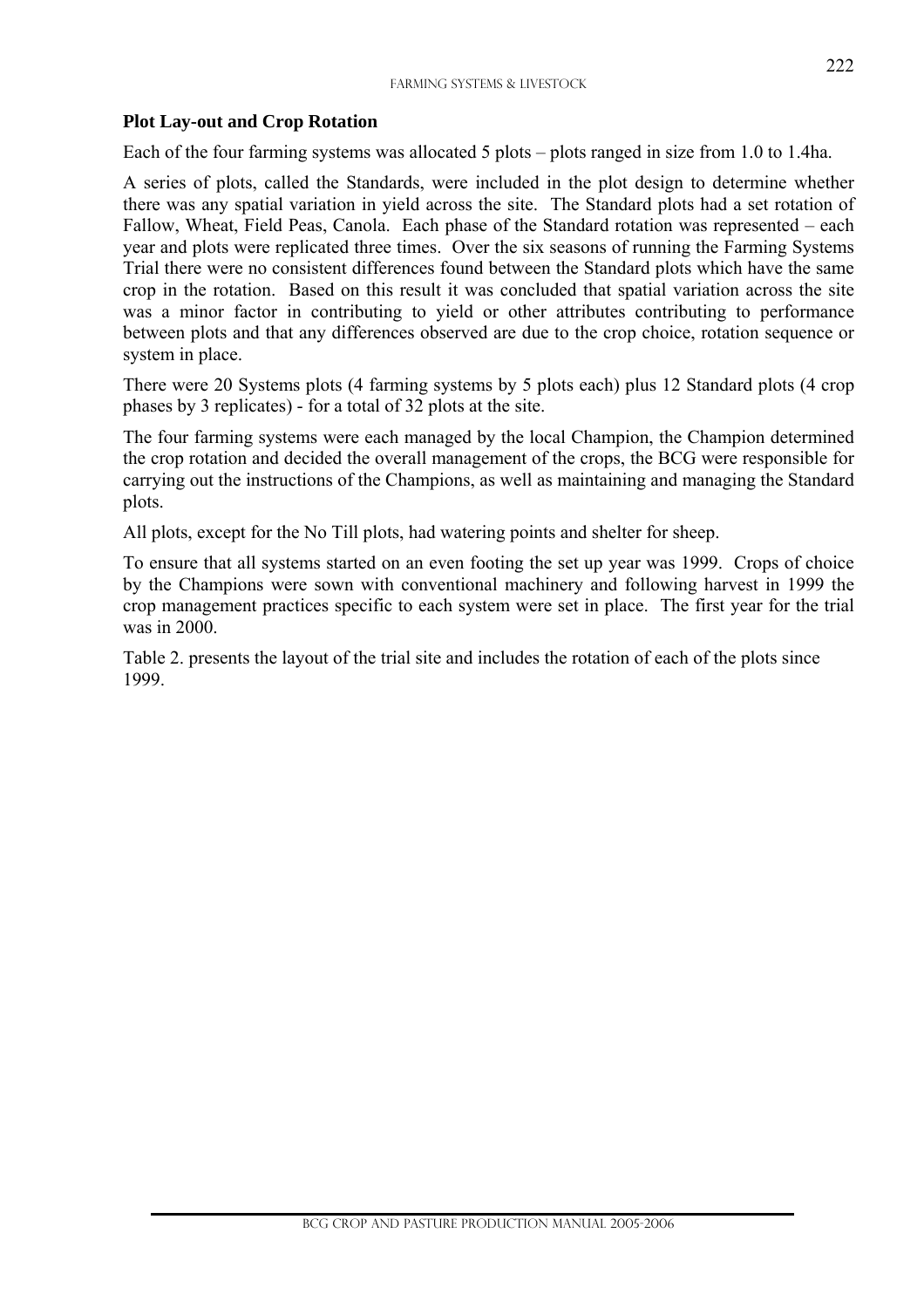**Table 2**: Plot layout and rotation since 1999.

 $\blacktriangleright$ 

| year | 1 Standard   | 2 Hungry Sheep         | <b>3 Reduced Till</b> | 4 Standard    | <b>5 Hungry Sheep</b>  | 6 No Till              | 7 Standard         | <b>8 Fuel Burners</b> |
|------|--------------|------------------------|-----------------------|---------------|------------------------|------------------------|--------------------|-----------------------|
| 1999 | Wheat        | Wheat                  | Lentils               | Medic pasture | Lentils                | Faba beans             | Field peas         | Medic fallow          |
| 2000 | Field peas   | Wheat                  | Barley                | Medic fallow  | Wheat                  | Barley                 | Canola             | Wheat                 |
| 2001 | Canola       | Oats / medic           | Chem fallow           | Wheat         | <b>Barley</b>          | Lentils                | Medic fallow       | Medic fallow          |
| 2002 | Medic fallow | Wheat                  | Wheat                 | Field peas    | Oats / medic           | Wheat                  | Wheat              | Wheat                 |
| 2003 | Wheat        | Wheat                  | Wheat                 | Canola        | <b>Barley</b>          | Field peas             | Field peas         | Wheat                 |
| 2004 | Field peas   | <b>Barley</b>          | Wheat                 | Medic fallow  | Oats / Medic           | Wheat                  | Canola             | Medic fallow          |
| 2005 | Canola       | Medic                  | Canola                | Wheat         | Wheat                  | Barley                 | Medic fallow       | Wheat                 |
|      | 9 Standard   | <b>10 Fuel Burners</b> | 11 No Till            | 12 Standard   | <b>13 Hungry Sheep</b> | <b>14 Reduced Till</b> | <b>15 Standard</b> | 16 No Till            |
| 1999 | Medic fallow | Wheat                  | Faba beans            | Medic fallow  | <b>Barley</b>          | Faba beans             | Wheat              | Faba beans            |
| 2000 | Wheat        | Field peas             | Wheat                 | Wheat         | Medic fallow           | Wheat                  | Field peas         | Canola                |
| 2001 | Field peas   | Barley                 | Barley                | Field peas    | Wheat                  | Barley                 | Canola             | Wheat                 |
| 2002 | Canola       | Vetch fallow           | Lentils               | Canola        | Lentils                | Wheat                  | Medic fallow       | Barley                |
| 2003 | Medic fallow | Wheat                  | Wheat                 | Medic fallow  | Lentils                | Wheat                  | Wheat              | Vetch                 |
| 2004 | Wheat        | <b>Barley</b>          | Barley                | Wheat         | Wheat                  | Barley                 | Field peas         | Wheat                 |
| 2005 | Field peas   | Medic Fallow           | Chem fallow           | Field peas    | Barley                 | Field peas             | Canola             | Barley                |
|      |              |                        |                       |               |                        |                        | $\boldsymbol{N}$   |                       |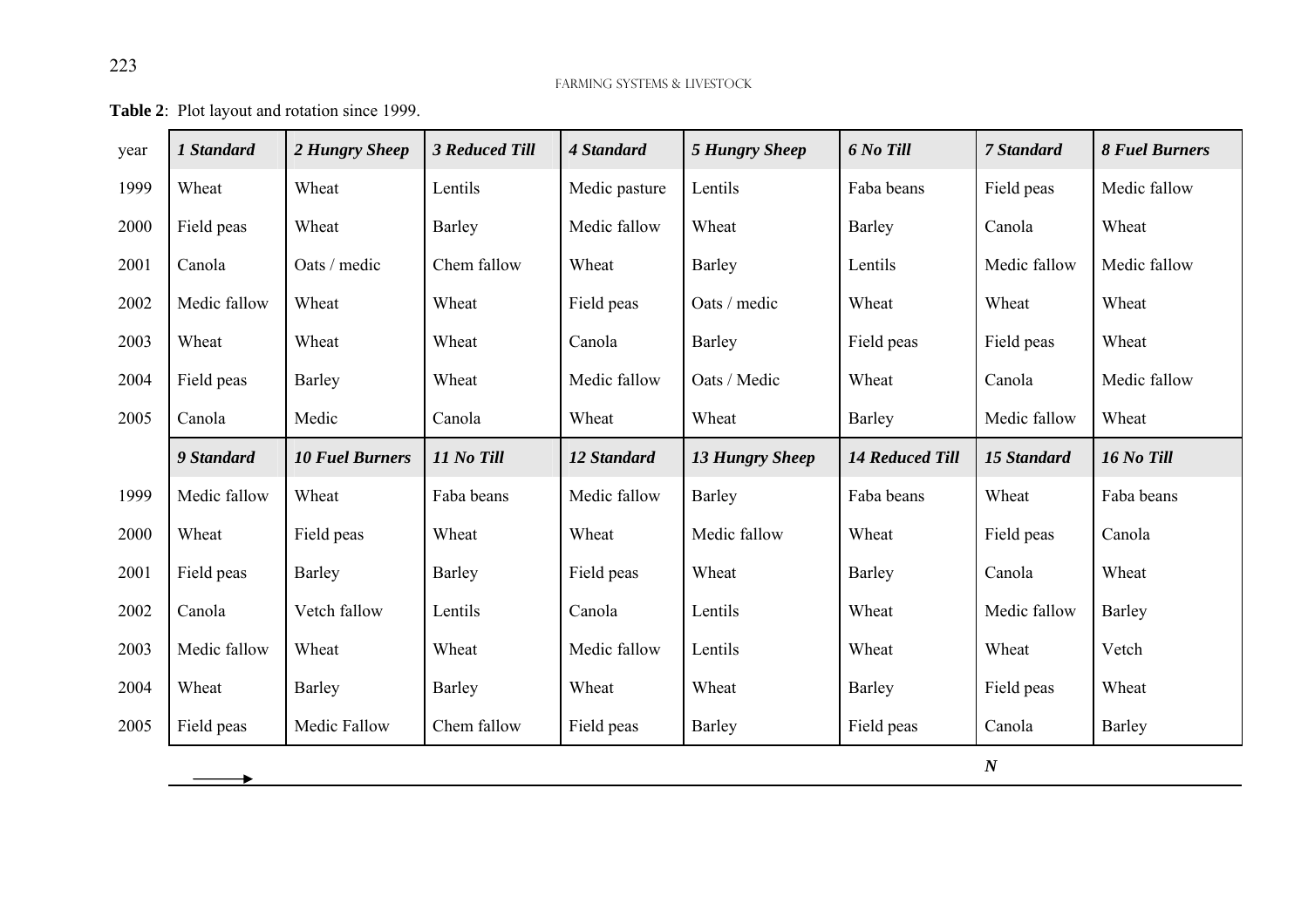|      | 17 Standard  | <b>18 Fuel Burners</b> | <b>19 Reduced Till</b> | 20 Standard  | <b>21 Fuel Burners</b> | 22 No Till             | 23 Standard  | 24 Reduced Till        |
|------|--------------|------------------------|------------------------|--------------|------------------------|------------------------|--------------|------------------------|
| 1999 | Faba beans   | Wheat                  | Wheat                  | Wheat        | Medic fallow           | Wheat                  | Medic fallow | Faba beans             |
| 2000 | Canola       | Medic fallow           | Chem fallow            | Field peas   | Wheat                  | Lentils                | Wheat        | Wheat                  |
| 2001 | Medic fallow | Wheat                  | Wheat                  | Canola       | Medic fallow           | Wheat                  | Field peas   | Barley                 |
| 2002 | Wheat        | Vetch fallow           | <b>Barley</b>          | Medic fallow | Wheat                  | Chem fallow            | Canola       | Medic fallow           |
| 2003 | Field peas   | <b>Barley</b>          | Wheat                  | Wheat        | Wheat                  | Wheat                  | Medic fallow | Barley                 |
| 2004 | Canola       | Medic fallow           | Barley                 | Field peas   | Barley                 | Barley                 | Wheat        | Chem fallow            |
| 2005 | Medic fallow | Wheat                  | Wheat                  | Canola       | Medic fallow           | Wheat                  | Field peas   | Wheat                  |
|      | 25 Standard  | 26Hungry Sheep         | 27 No Till             | 28 Standard  | <b>29 Fuel Burners</b> | <b>30 Reduced Till</b> | 31 Standard  | <b>32 Hungry Sheep</b> |
| 1999 | Medic        | Wheat                  | Wheat                  | Field peas   | Wheat                  | Barley                 | Medic        | Medic                  |
| 2000 | Medic fallow | Lentils                | Faba beans             | Canola       | Medic fallow           | Lentils                | Medic fallow | Wheat                  |
| 2001 | Wheat        | Wheat                  | Canola                 | Medic fallow | Wheat                  | Wheat                  | Wheat        | Lentils                |
| 2002 | Field peas   | Barley                 | Wheat                  | Wheat        | Medic fallow           | Wheat                  | Field peas   | Wheat                  |
| 2003 | Canola       | Medic                  | Barley                 | Field peas   | Medic fallow           | Barley                 | Canola       | Wheat                  |
| 2004 | Medic fallow | Wheat                  | Chem fallow            | Canola       | Wheat                  | Wheat                  | Medic fallow | Oats / Medic           |
| 2005 | Wheat        | Wheat                  | Wheat                  | Medic fallow | Barley                 | Barley                 | Wheat        | Wheat                  |

Legend: Medic fallow – self sown medic, cultivated in September/October; Medic – self sown medic for pasture; Chem fallow- stubble retained, knockdown herbicides used for weed control; Vetch fallow – vetch sown and fallowed in October.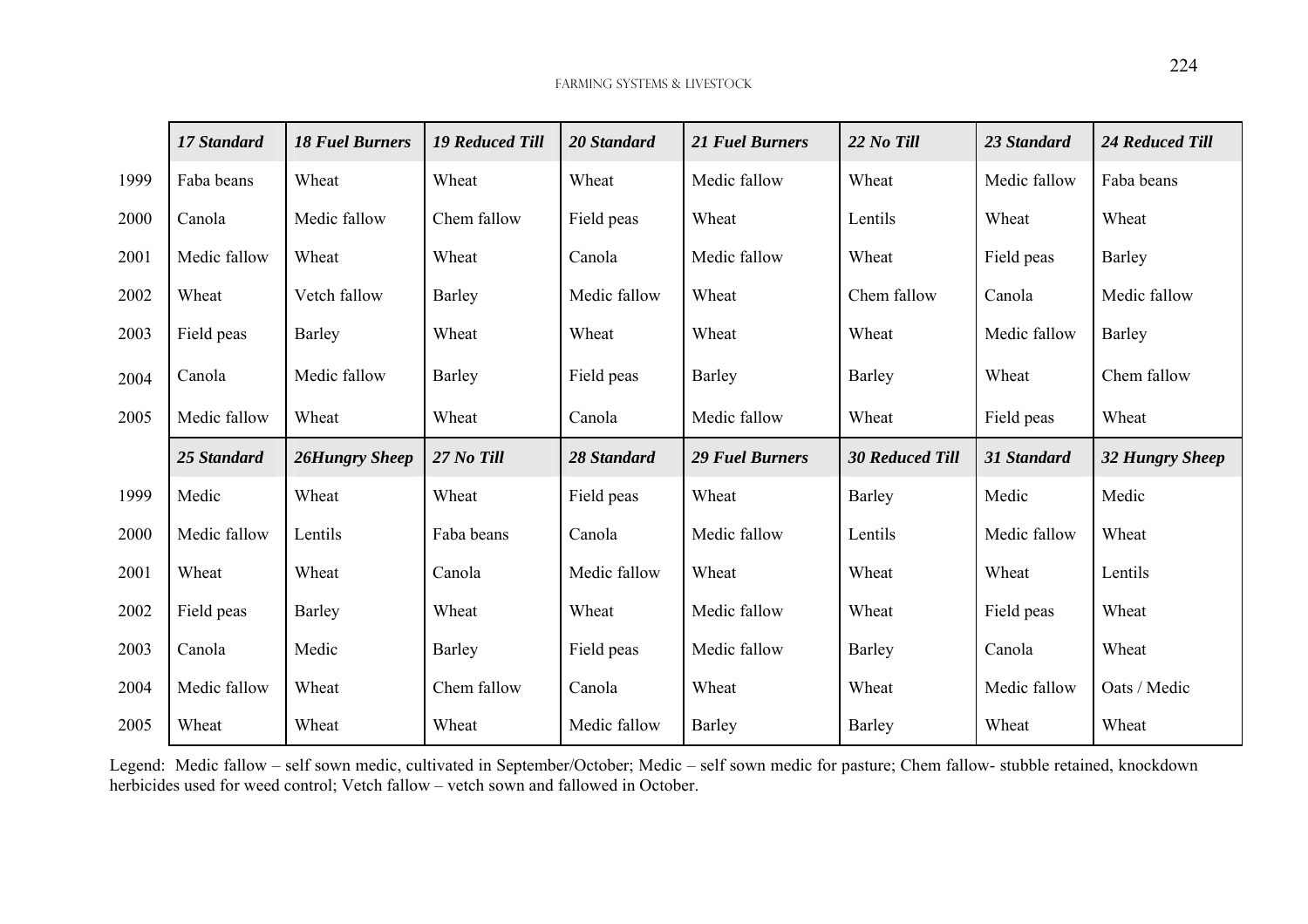#### **Weather**

For most of the seasons that the Farming Systems Trial was in operation the rainfall has been below average (Table 3). Two of the seasons, 2002 and 2004, were drought years for growing season rainfall. In-crop rainfall, also termed Growing Season Rainfall from April 1 to October 31, is the main driver of production in the southern Mallee. For the six seasons that the Farming Systems Trial has been operating (2000 to 2005), five years were drier than average. Summer rain from November to sowing the following season can also make significant contributions to crop production in the following season if the moisture is stored and available to the next crop, 2002/03 and 2004/05 had good summer rains.

|      | Jan | Feb      | Mar              | Apr              | <b>May</b> | Jun | Jul | Aug | <b>Sep</b> | Oct | <b>Nov</b> | <b>Dec</b> | <b>GSR</b> | Ann. |
|------|-----|----------|------------------|------------------|------------|-----|-----|-----|------------|-----|------------|------------|------------|------|
| Ave. | 20  | 23       | 22               | 24               | 36         | 36  | 34  | 35  | 37         | 37  | 25         | 22         | 237        | 347  |
| 2000 | 2   | 39       | 7                | 50               | 27         | 24  | 40  | 22  | 39         | 52  | 95         | 28         | 254        | 425  |
| 2001 | 18  | 5        | 29               | $\boldsymbol{0}$ | 8          | 25  | 57  | 48  | 41         | 19  | 10         | 2          | 197        | 260  |
| 2002 | 21  | $\theta$ | $\boldsymbol{0}$ | 13               | 29         | 18  | 6   | 18  | 16         | 7   | 2          | 43         | 107        | 173  |
| 2003 | 0   | 56       | $\boldsymbol{0}$ | $\overline{2}$   | 17         | 40  | 33  | 67  | 16         | 26  | 13         | 19         | 200        | 288  |
| 2004 | 1   | 2        | 6                | $\overline{2}$   | 14         | 40  | 24  | 44  | 27         | 6   | 58         | 51         | 155        | 272  |
| 2005 | 17  | 43       | $\boldsymbol{0}$ | 5                | 2          | 66  | 22  | 30  | 26         | 46  | 27         | 20         | 198        | 333  |

**Table 3:** Monthly rainfall from 2000 to 2005 at the systems site; also included is the 100 year average monthly rainfall for the Birchip weather station.

No serious frosts during the flowering phase of crops were recorded at the site over the duration of the trial. In 2004, in early October, during the flowering stage of the wheat crops, a day with 43<sup>o</sup>C had a significant detrimental impact on yield.

## **Methods, Results and Discussion**

#### **Detailed monitoring**

l

All systems plots were monitored in detail for a wide variety of biological, chemical, physical and financial parameters:

- 1. Soil biological activity in the 0-5, 5-10cm depth layers (prior to sowing in 2000 and 2005)
- 2. Weed seed bank (0-10cm) (prior to sowing in 2000 and 2005)
- 3. Soil borne diseases using the soil DNA (0-10cm) Predicta B test annually
- 4. Soil water and available N (as nitrate) down to 90cm depth in 4 increments annually
- 5. Soil erosion risk during the droughts of 2002 and 2004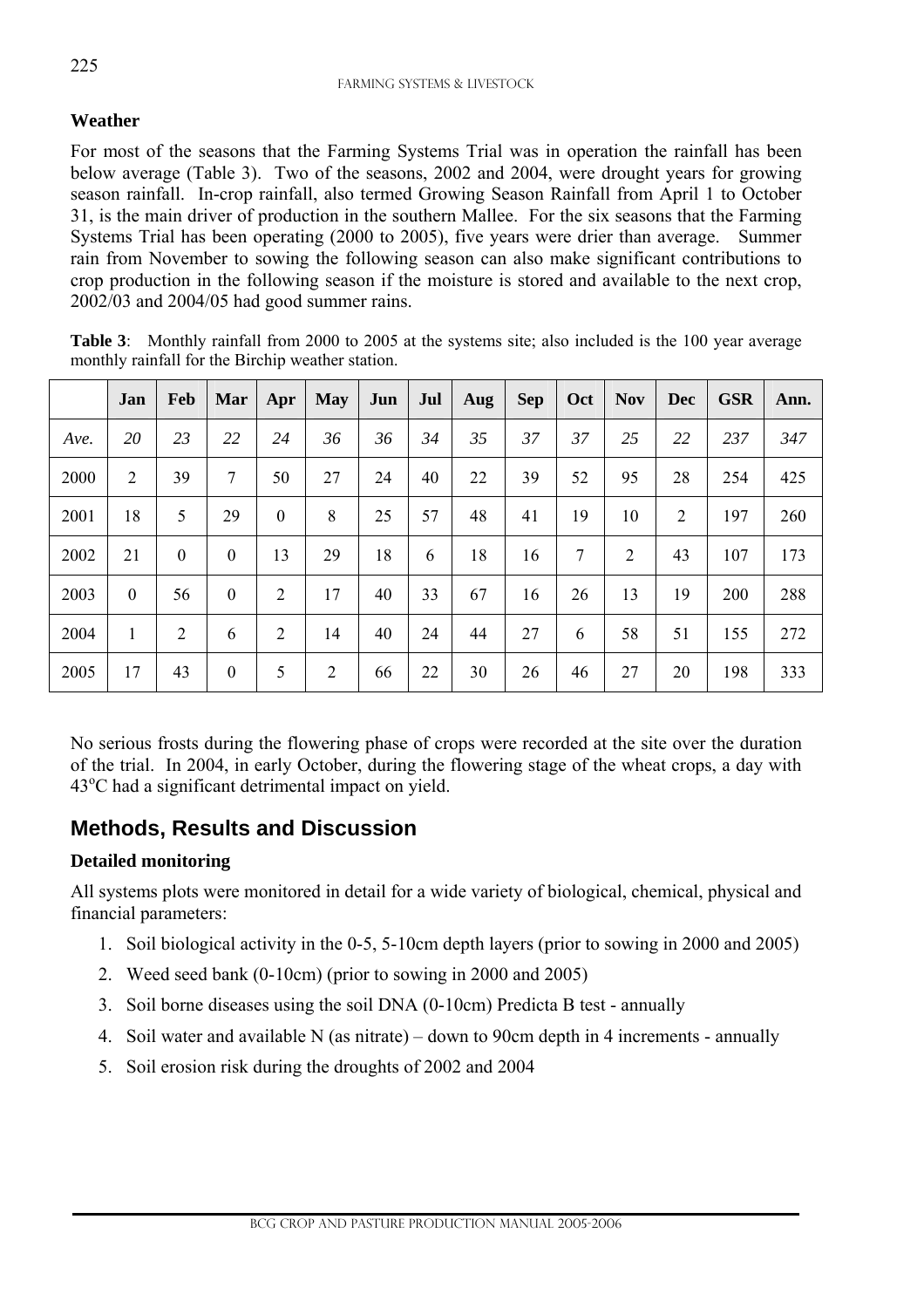In-crop monitoring included:

- 6. Weeds present before and after herbicide application
- 7. Foliar and root disease present at the flowering stage of the crops

Crop yield and financial performance

8. All crops were harvested; inputs and machinery use recorded; and sheep numbers and grazing days recorded – for gross margin analysis

Each of the main areas of investigation is addressed separately.

#### **1. Soil Biological Activity**

Soil samples were collected prior to sowing in 2000 and again in 2005. This enabled the assessment of five years of different Farming Systems on soil biological activity. Soil samples were sent to DPI for analysis, unfortunately at the time of writing this report the results of the 2005 sampling are not yet available. A full report on how the soil biology has changed over the five years should be available by the BCG Update in February.

#### **2. Weeds**

Changes in the weed populations for each of the farming systems was assessed in two ways: (i) soil seed bank

(ii) in-crop weed populations

#### (i) soil seed bank

At the start of the project in 2000 and again at the end of the project in 2005, soil samples (0- 10cm) were collected from all plots and sent to the CRC for Australian Weed Management where the soil seed bank was assessed. In 2000, the weed seeds found in the soil were ryegrass, wild oats, silver grass, medic and fat hen. The weeds were evenly distributed across the site and no single plot had a higher weed seed bank compared to another plot. This procedure was repeated before sowing in 2005 and the weeds present were ryegrass, medic and mustard. No other weeds were recorded and there were no differences in farming systems in the type and number of weeds in the soil seed bank.

#### (ii) in-crop weed populations

In 2000, the first year of the Farming Systems Trial, medic, wild oats, ryegrass and mustard were the main weeds recorded in the crop. Five years later, the main weeds were the same, except for brome grass which was not recorded in 2000 but was recorded in two plots in 2005 (Hungry Sheep and No Till). Marshmallow was recorded in 2000 in a Hungry Sheep, No Till and Reduced Till plot – in 2005 it was recorded only in a No Till plot. After five years of the Systems trial there were no significant changes in weed populations – the only new weeds recorded was brome grass

#### **3. Diseases**

l

Crop diseases were assessed in two different ways:

- (i) Soil DNA using the Predicta B test; and
- (ii) In-crop assessment for foliar and root diseases
- (iii) Soil DNA using the Predicta B test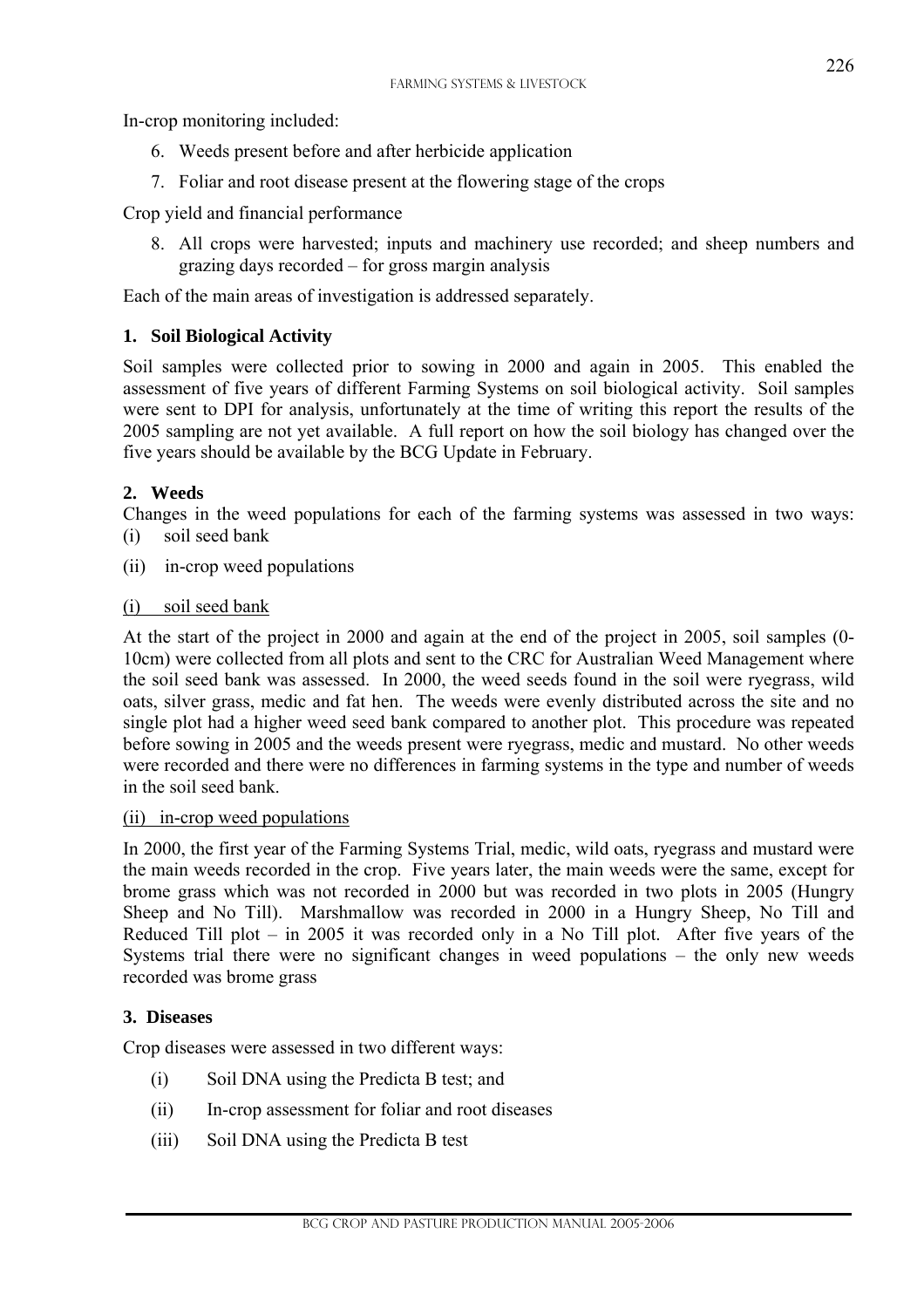Soils were collected prior to sowing according to the methods as prescribed by the Predicta B test and sent to SARDI for analysis.

For the five years of the study the DNA tests included CCN (eelworm), Take-all (hay-die), Pratylenchus neglectus (root lesion nematode) and Rhizoctonia (bare patch). The Fusarium (crown rot) is a new test and has been included since 2003.

In Appendix 2, the full results of the soil DNA tests are presented for each farming system including the rotation. The main conclusions drawn from the soil DNA testing were:

CCN: little or no CCN was recorded at the site over the duration of the trial. All of the wheat varieties sown at the site have been resistant to CCN and for the last 2 years resistant barley varieties (Vic Sloop) have been sown.

Take-all: Take-all has been at low to high levels in some plots, whilst the majority of plots had no Take-all at any time over the duration of the trial. For the plots with Take-all the levels have been consistently in the low to high levels in the same plots over the duration of the trial – there appeared to be no impact of crop selection or farming system on the level of Take-all. The plots with low to high levels of Take-all were all adjacent to each other (plot 2, 10, 18 and 19 see Table 2 for a plot lay-out). It appears the area covered by these plots started off with low to moderate levels of Take-all at the start of the trial and these levels have been maintained over the five years of the trial. It is not clear why crop selection has not made any difference over time on the level of Take-all. In Table 4, the results of DNA Take-all tests are shown for two different plots. One plot (plot 18) has a continuous presence of Take-all regardless of the rotation; whilst plot 14 which has a continuous cereal rotation does not appear to have any Take-all as assessed by the soil DNA test.

|                      | <b>Fuel Burners plot 18</b> | <b>Reduced Tillage plot 14</b> |                   |  |  |  |  |  |
|----------------------|-----------------------------|--------------------------------|-------------------|--|--|--|--|--|
| <b>Previous crop</b> | <b>Take-all</b>             | <b>Previous crop</b>           | <b>Take-all</b>   |  |  |  |  |  |
| Medic fallow         | $2001$ Low                  | Wheat                          | 2001 Not Detected |  |  |  |  |  |
| Wheat                | $2002$ Low                  | Barley                         | 2002 Not Detected |  |  |  |  |  |
| Vetch fallow         | $2003$ High                 | Wheat                          | 2003 Not Detected |  |  |  |  |  |
| Medic fallow         | $2004$ Low                  | Wheat                          | 2004 Not Detected |  |  |  |  |  |
| Wheat                | 2005 Moderate               | Barley                         | 2005 Not Detected |  |  |  |  |  |

**Table 4**: Soil DNA Take-all levels in two plots (18 and 14) with different rotations.

Pratylenchus neglectus (Root Lesion Nematode): Pratylenchus neglectus was found in most plots in most years in levels ranging from low to high. Pratylenchus thornii was present at very low levels in some plots but was not recorded in the majority of plots. The following discussion deals only with P. neglectus.

Similarly to Take-all, some plots had consistently higher levels of Pratylenchus compared to other plots (e.g. Plot 26 had consistently moderate to high levels). The level of Pratylenchus did appear to drop significantly in those rotations which included field peas. The Standard rotation grows a field pea crop every fourth year and the Standard plots have the lowest level of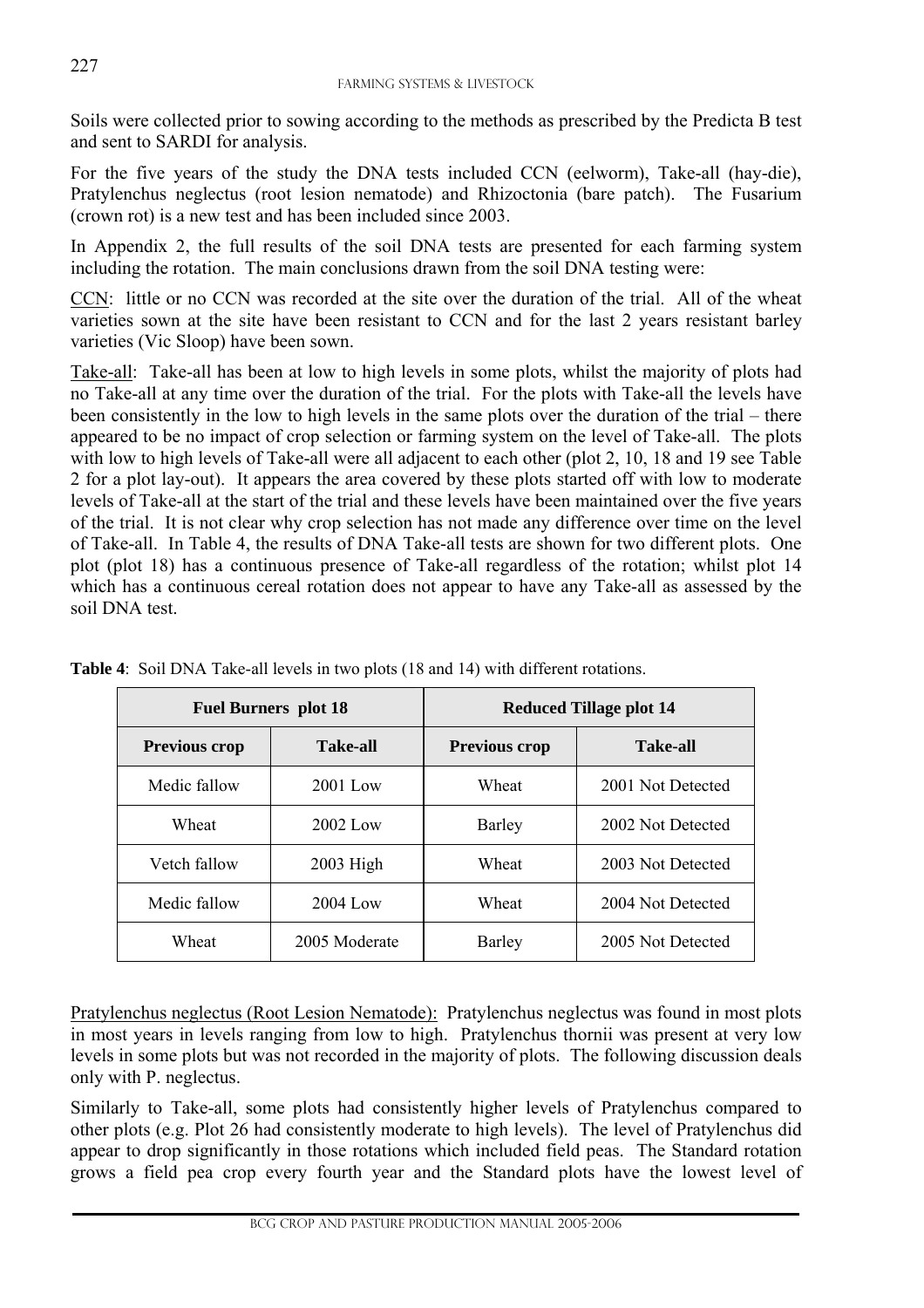Pratylenchus compared to any other rotation at the Farming Systems Site. Field peas are known to be resistant to Pratylenchus neglectus and reduce levels. Faba beans are also rated as resistant but they did not have the same effect as field peas at the Farming Systems Site in reducing Pratylenchus numbers. The high level of Pratylenchus in some plots is of concern, however Yitpi wheat is known to be moderately tolerant to Pratylenchus neglectus and maybe this is why the effect has not been as dramatic as it could have been if intolerant varieties had been grown.

Rhizoctonia: there were no trends in Rhizoctonia levels within individual plots, rotations or farming systems. The levels varied between seasons and between plots. The No Till and Reduced Till plots had similar levels of Rhizoctonia compared to the cultivated treatments in the Hungry Sheep, Fuel Burner and Standard plots.

Fusarium: Fusarium levels were assessed from 2003. The Fusarium levels were generally low across all systems and rotations. Occasionally a plot would have a high reading – these were generally associated with continuous cereal rotations however, not all continuous cereal rotations had a high reading. The levels of Fusarium were variable across plots and farming systems.

(ii) In-crop assessment for foliar and root diseases

Cereal crop roots were collected at the flowering stage, washed and assessed for the root diseases: CCN, Take-all and Rhizoctonia. Pratylenchus was not assessed because roots have to be stained and inspected under a microscope to detect Pratylenchus.

The level of these diseases was in all cases low or not detectable. Typical bare patches associated with Rhizoctonia was not a feature in any plot over the duration of the trial, and take-all, although occasionally observed on the roots as a slight infection, did not translate into dead heads across the plots. CCN or eelworm was never detected on the roots of wheat or barley. Crown Rot associated with Fusarium was occasionally detected in wheat plots, however it was not linked to continuous cereal rotations but was primarily due to the tough finishes in September and October which has been a feature of this trial since it commenced in 2000.

Foliar diseases were also assessed at flowering and at no stage during the duration of the trial were foliar diseases on any crop an issue in relation to yield. Traces of stripe rust were recorded on the wheat in 2005 but not at levels at which it could have impacted on yield or quality.

#### **4. Wind erosion risk**

l

The susceptibility of a paddock to wind erosion is a function of the amount of cover protecting the soil and how well the soil is bound into aggregates which are too large or heavy to move due to the force of wind. Both of these factors are influenced by the farming system in place: cultivation and grazing by sheep can reduce soil aggregation and cover and make the soil more susceptible to erosion.

During the drought of 2002/03 the amount of soil cover was assessed at three dates over summer (period when soil erosion risk is the highest). The No Till system retained the same amount of cover throughout the summer and retained enough cover to protect the soil from wind erosion. The Hungry Sheep system started off with a low amount of cover and by February had, on average, 7% cover – arguably not enough to protect the soil from blowing away (Table 5).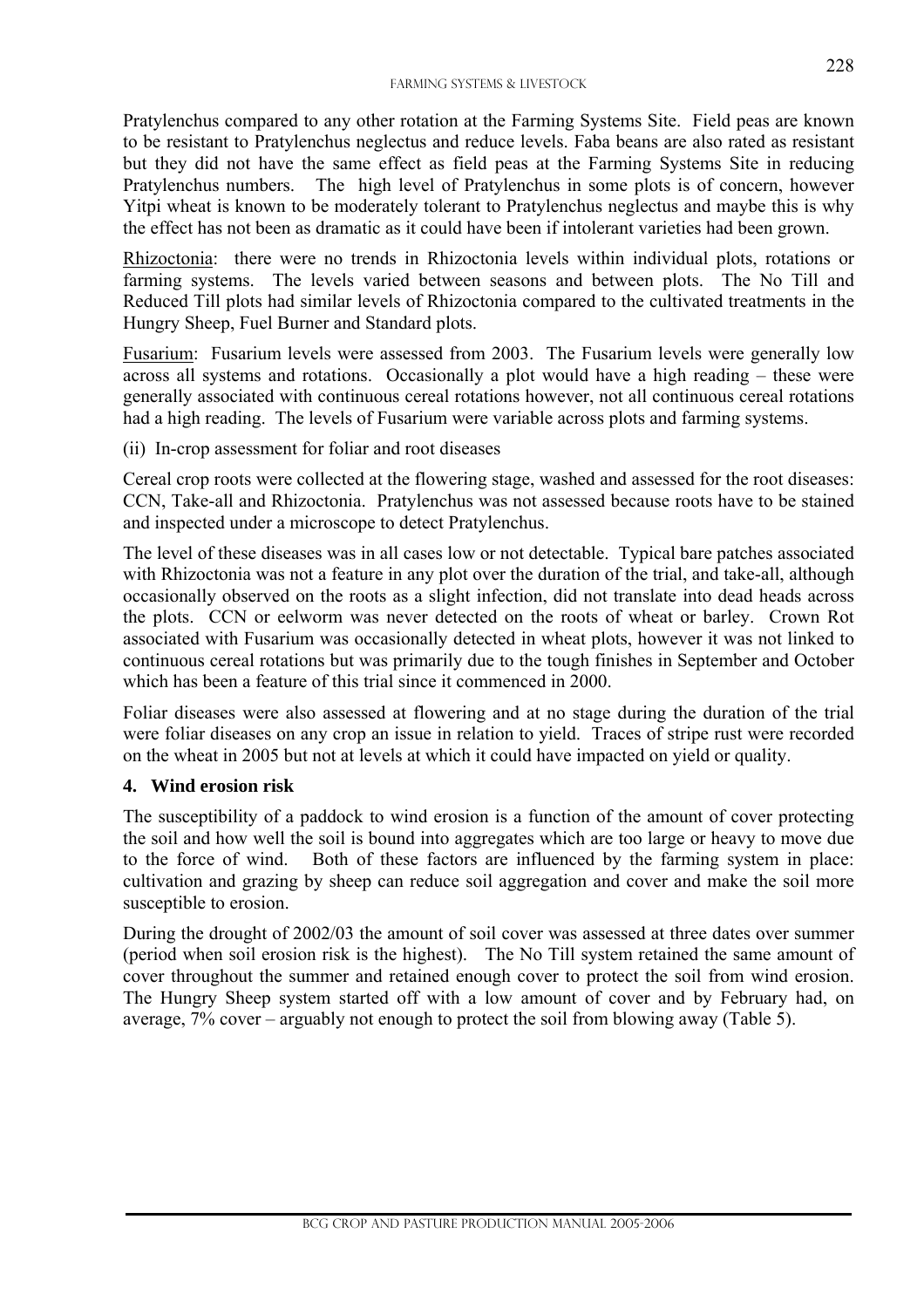|              |                  | Soil Cover %     |                  |
|--------------|------------------|------------------|------------------|
|              | $1st$ assessment | $2nd$ assessment | $3rd$ assessment |
| No Till      | 32               | 29               | 29               |
| Reduced Till | 19               | 16               | 14               |
| Hungry Sheep | 15               | 11               |                  |
| Fuel Burner  | 39               | 25               | 16               |

**Table 5**: Soil cover as an average of five plots for each of the farming system plots during the drought of 2002/03

A more comprehensive assessment of erosion risk was undertaken during the drought of 2004/05 following the procedures outlined by Leys (NSW Dept. of Land and Water Conservation; report to Mallee Sustainable Farming project). The in-paddock assessment included both ground cover and soil particle aggregation. From both of these measures the susceptibility to erosion risk was assessed following the procedures of Leys *et al*. (2002).

In March 2005 (towards the end of the 2004/05 drought), each of the Systems plots soil cover was assessed and soil was collected for sieving (>0.85mm sieve) for aggregate determination (Figure 1).



**Figure 1**: Soil cover (%) and % Soil Aggregates greater than 0.85mm for each of the 20 farming systems plots .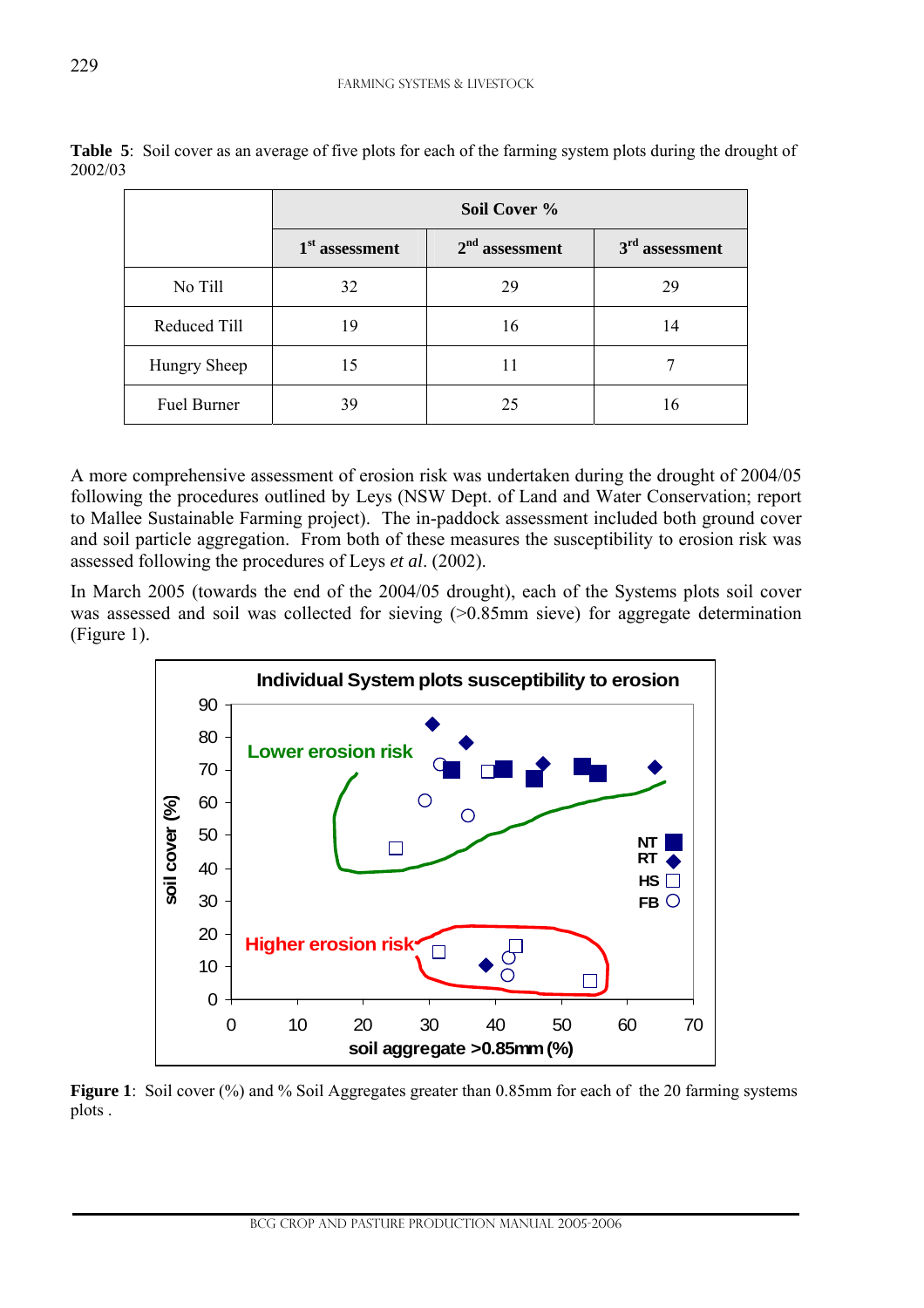Plots most at risk to wind erosion were the plots with low cover. Aggregate size was consistently high for the No Till system plots, but varied more in the other three systems; however, the difference between systems was not significant  $(P>0.05)$ . Based on these assessments the soil transport rate (reported as Q g/m/s) were calculated (Table 6). A wind erosion risk rating, based on the wind erodibility scale as determined by Leys *et al*. (2002), was used to determine the relative wind erosion risk for each farming system. A 'Q' value of less than 5 is regarded as low risk; whereas a value of between 5 and 25 for Q is regarded as moderate risk. The No Till system had the lowest wind erodibility risk; the Reduced Till system had one plot which was moderately susceptible to wind erosion; the Hungry Sheep and Fuel Burner systems both had two plots which were moderately susceptible to wind erosion, the other plots were low risk.

|                    | Soil transport rate (erodibility function) $Q(g/m/s)$ |  |  |  |  |  |  |  |  |  |  |  |  |  |
|--------------------|-------------------------------------------------------|--|--|--|--|--|--|--|--|--|--|--|--|--|
| No Till            |                                                       |  |  |  |  |  |  |  |  |  |  |  |  |  |
| Reduced Till       |                                                       |  |  |  |  |  |  |  |  |  |  |  |  |  |
| Hungry Sheep       |                                                       |  |  |  |  |  |  |  |  |  |  |  |  |  |
| <b>Fuel Burner</b> |                                                       |  |  |  |  |  |  |  |  |  |  |  |  |  |

**Table 6**: Soil transport rate Q  $(g/m/s)$  for each of five plots in the four farming systems, as assessed in March 2004 (drought 04/05).

This is a similar finding to that found by Leys *et al*. where they reported soil erosion risk for the Mallee Sustainable Farming project. They reported that as a general rule farming systems with reduced cultivation and higher levels of stubble had reduced erosion risk; however there were also examples where No Till farmed paddocks were highly erodible due to poor cover; or conventional tilled paddocks which were not at risk of erosion because of high aggregate levels. At the Systems site the No Till plots had the lowest susceptibility to wind erosion.

#### **5. Soil water and available nitrogen**

l

Soil water and available nitrogen (as nitrate) was monitored prior to sowing each season to a depth of 90cm (4 increments: 0-10, 10-40, 40-70 and 70-90cm). The data collected is being used to calibrate the crop model APSIM for crop performance on this soil type.

The Crop Lower Limit of this soil type has been measured for this soil type to be 174mm or 25% (v/v) (0-70cm depth) (as determined in the associated GRDC funded project BWD17).

At the start of the season in 2002 and 2004, the soil was at the Crop Lower Limit (also known as the Wilting Point of the soil) for all plots which were in crop, regardless of crop type or management. Summer rainfall (November to March) in these two years was 33 and 41mm respectively (average summer rainfall is 112mm). Fallow (mechanical or chemical fallow) during the previous season contributed 20 to 25mm of available water to the crop in 2002 and 2004. This fallow benefit did not translate into yield because the seasons were so dry (Growing Season Rainfall of only 107 and 155mm respectively), essentially the crop died during these two years (for a description of yield see the following sections).

In the seasons with significant summer rainfall 2001, 2003 and 2005 (175, 101 and 169mm respectively) there was little or no benefit from fallowing in relation to measured available soil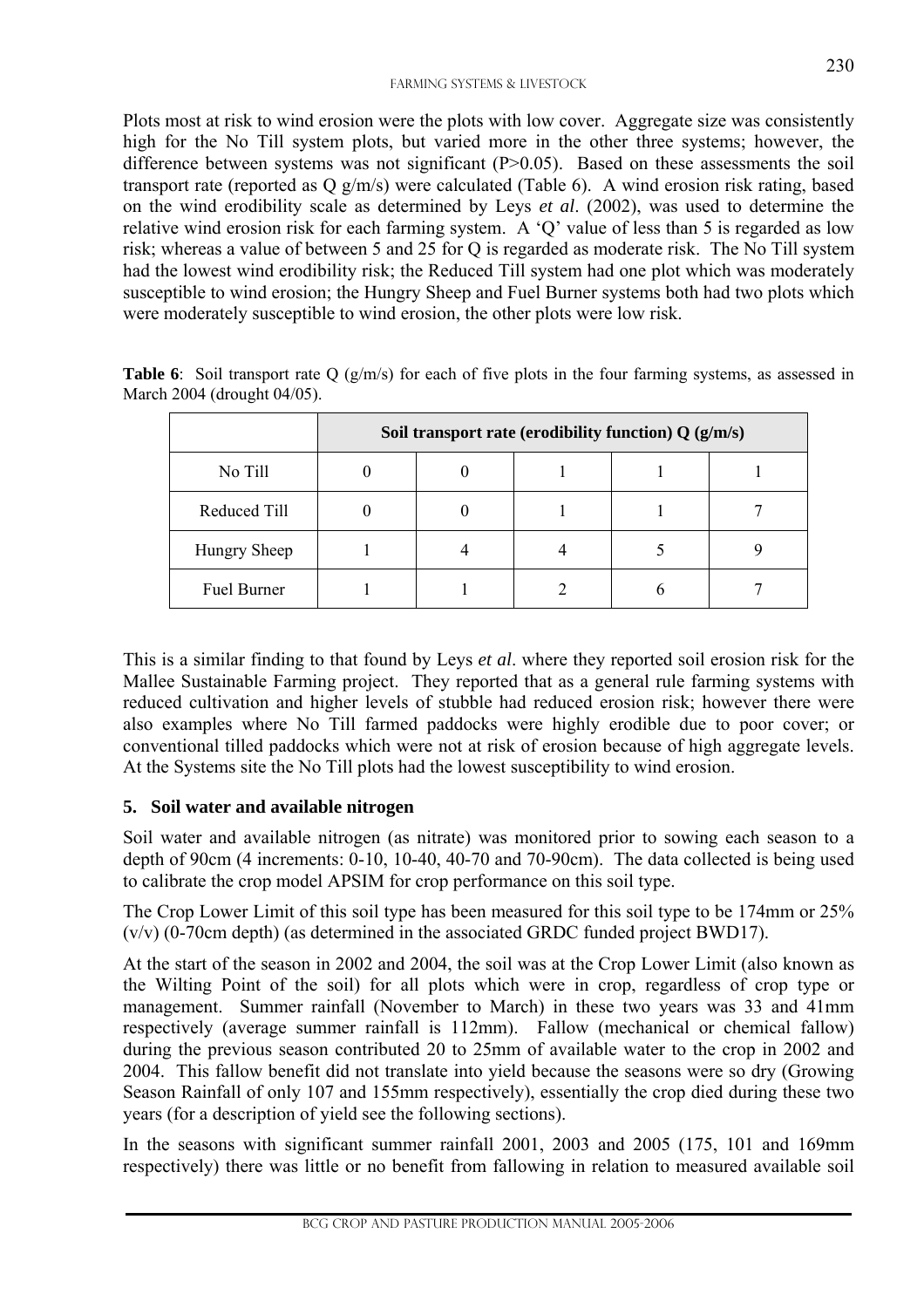moisture – presumably because the summer rain contributed more to water conservation than the fallow did in the previous season. However, the yield of crops grown on fallow did benefit to some extent from being grown on fallow (between 0.2 and 0.4t/ha) in these seasons.

The site has a history of medic and soil available Nitrogen at the site was generally very high. Soil available N, measured as nitrate, ranged between 25 and 230kg of N/ha and was highly variable within years and between years. It is likely that the intensity of sampling (4 cores per sample time) was not enough to describe the high variability across the site. There was a trend for higher levels of available N in wet summers (2001 and 2005, with 149 and 126kg of N/ha respectively) compared to drier summers (for example 74kg of N/ha in 2004).

#### **6. Crop production, livestock and financial performance**

#### *Yield*

l

System trials are difficult to interpret for crop yield because crop selection and rotation choice are not the same between the different systems, it is only over a rotation that the financial returns from different systems become clearer. The six seasons in this analysis (2000 to 2005) are barely enough especially since two seasons were drought years.

Crop selection can have a large influence on the financial performance of a system, which may not be directly related to the system itself but has more to do with the crop type grown for that particular season. At the start of the trial the No Till system had a high percentage of pulse and canola crops (60%) in the rotation, more similar to a Wimmera rotation rather than a southern Mallee rotation. At the same time the Fuel Burners only had 20% pulse in the rotation. It took 2 to 3 dry years before the extreme nature of the subsoil limitations was appreciated and that pulses and canola are not 'safe' break crops on this soil type. Pulses can be grown as shown by the Reduced Till system in 2005 when a 1.6 t/ha field pea crop was harvested, however this was the first pulse crop since 1999 that yielded over 1t/ha. The No Till system changed from a cereal rotation with pulse and canola break crops to a system which now includes chemical fallow and continuous cereal. In 2005, the No Till system grew the highest yielding wheat crop at the site on chemical fallow with a yield of 2.6t/ha.

The yields achieved each season for each of the four systems and the Standard rotation is detailed in Appendix 3.

Each of the four systems selected a very different rotation and the outcomes have been quite varied:

Fuel Burner: the Fuel Burner system relied on mechanical fallow for soil water conservation and N mineralisation. Cereal yields always responded in the following season and in most seasons the yield of crops on fallow was 0.5t/ha higher compared to cereal on crop. In the current run of dry seasons this has been a good strategy.

Hungry Sheep: the Hungry Sheep system does not conserve soil water from one season to the next. Water is either used by medic/oats for sheep feed or it is used by a crop. This system is very intensive and runs the risk of crop failure because of a lack of soil water stored from one season to the next; or the pasture phase does not perform very well during drought conditions and sheep feed has to be purchased. In terms of crop production it has not performed as well as the other systems but the livestock component has been more profitable (see next section).

Reduced Till: the Reduced Till system has been opportunistic in that it does not have a set rotation, a 100% crop intensity was used in 2003 after the 2002 drought, and also in 2005 after the 2004 drought. In other seasons this system will fallow, mainly by chemical means retaining the stubble.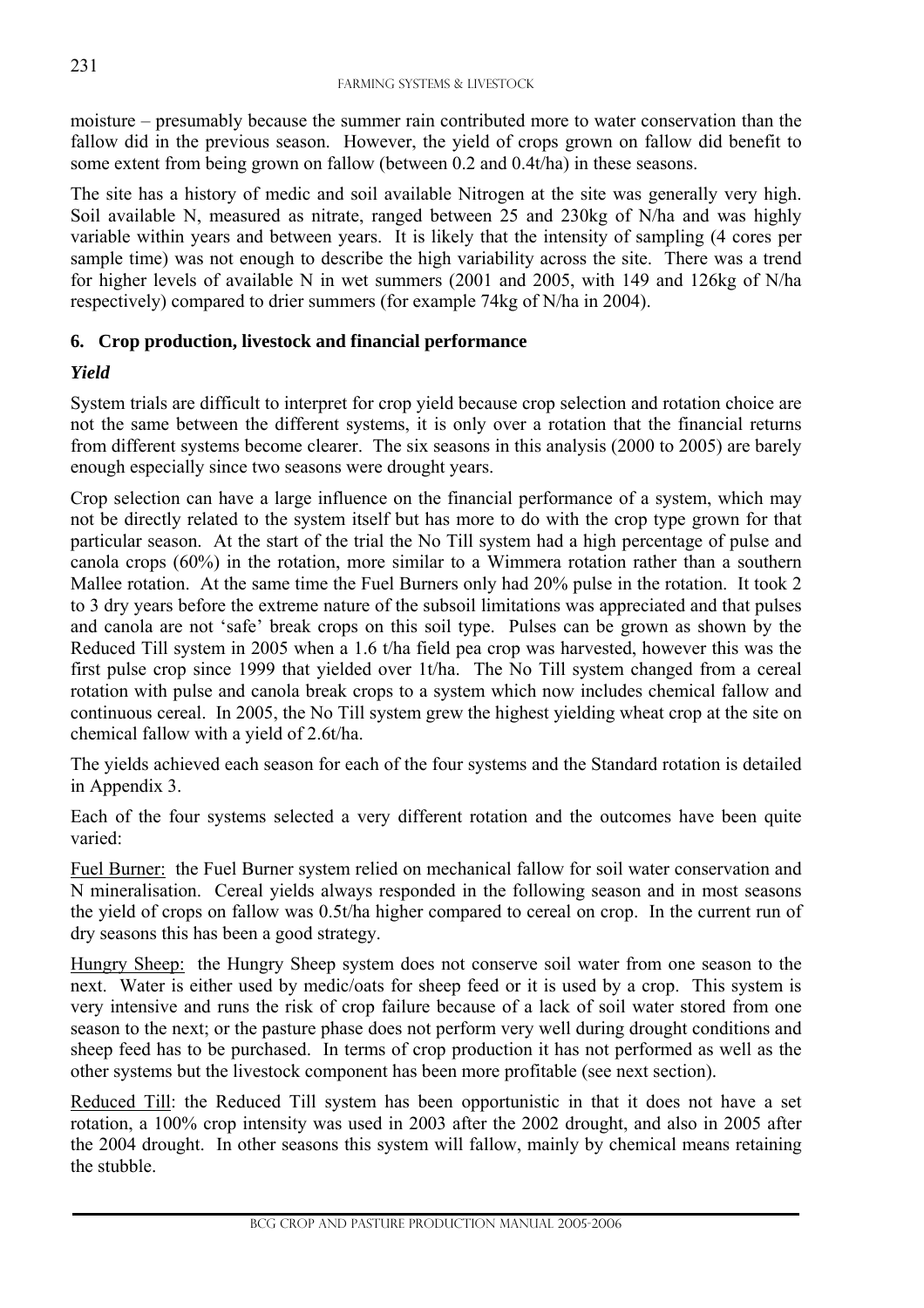No Till: the No Till system grew poor pulse and canola crops during the early years of the trials, primarily because of the poor seasonal conditions and the severity of the effect that subsoil limitations have on pulse and canola crops was not appreciated as the start of the project. However, since 2004 only cereals have been grown. Some of these cereals are grown on chemical fallow, in 2005 this system grew the highest yielding wheat crop on the site (2.6t/ha on chemical fallow).

The lowest wheat crop for all systems in 2005 was 1.6t/ha in the No Till system on a paddock that was wheat in 2003, barley in 2004 and back to wheat in 2005. This paddock was high in Take all and Rhizoctonia in the DNA soil tests undertaken prior to sowing in 2005. There may be a link between these high levels of disease in the soil and the poor yield. However, there was no Take all or Rhizoctonia recorded on the roots of this crop at the flowering stage of the crop in 2005. Other cereal crops with a similar rotation of continuous cereal do not have this link between poor yield and root disease.

#### *Livestock*

Livestock numbers and performance (as weights and body scores) were regularly monitored for all systems. Using these figures, accurate grazing days per plot for each system could be calculated.

The Fuel Burner and Reduced Till system run sheep on an opportunity basis where sheep are used to graze down stubbles after harvest. For these two systems sheep are agisted on, while there is summer feed.

The Hungry Sheep system is the only system that runs sheep all year round. At the system site the livestock component of the Hungry Sheep system has operated as a trading account where sheep are purchased in May when the stocking rate for the season is set. For the last three seasons the system has operated on 6 DSE/ha. The Hungry Sheep system has to purchase sheep feed for those occasions when pasture feed availability is below the requirements of the sheep.

#### *Financial performance*

l

All inputs (fertilisers, herbicides, insecticides and fungicides) and operations are recorded and charged as costs to each system. Operations are charged at 75% of the cost of local contract rates, the 75% level was used because that was regarded as reasonably close to the actual cost paid by a farmer for operations using his own machinery. The return from crops is determined as the cash price for crops over harvest, except for wheat which is pooled (during the first two weeks of December) (Table 7). For livestock, the Fuel Burner and Reduced Till systems are paid on an agistment basis, whereas the income and costs associated with livestock in the intensive Hungry Sheep system is based on a trading account (Table 7). Other costs associated with farming such as borrowings, overheads etc are not taken into account.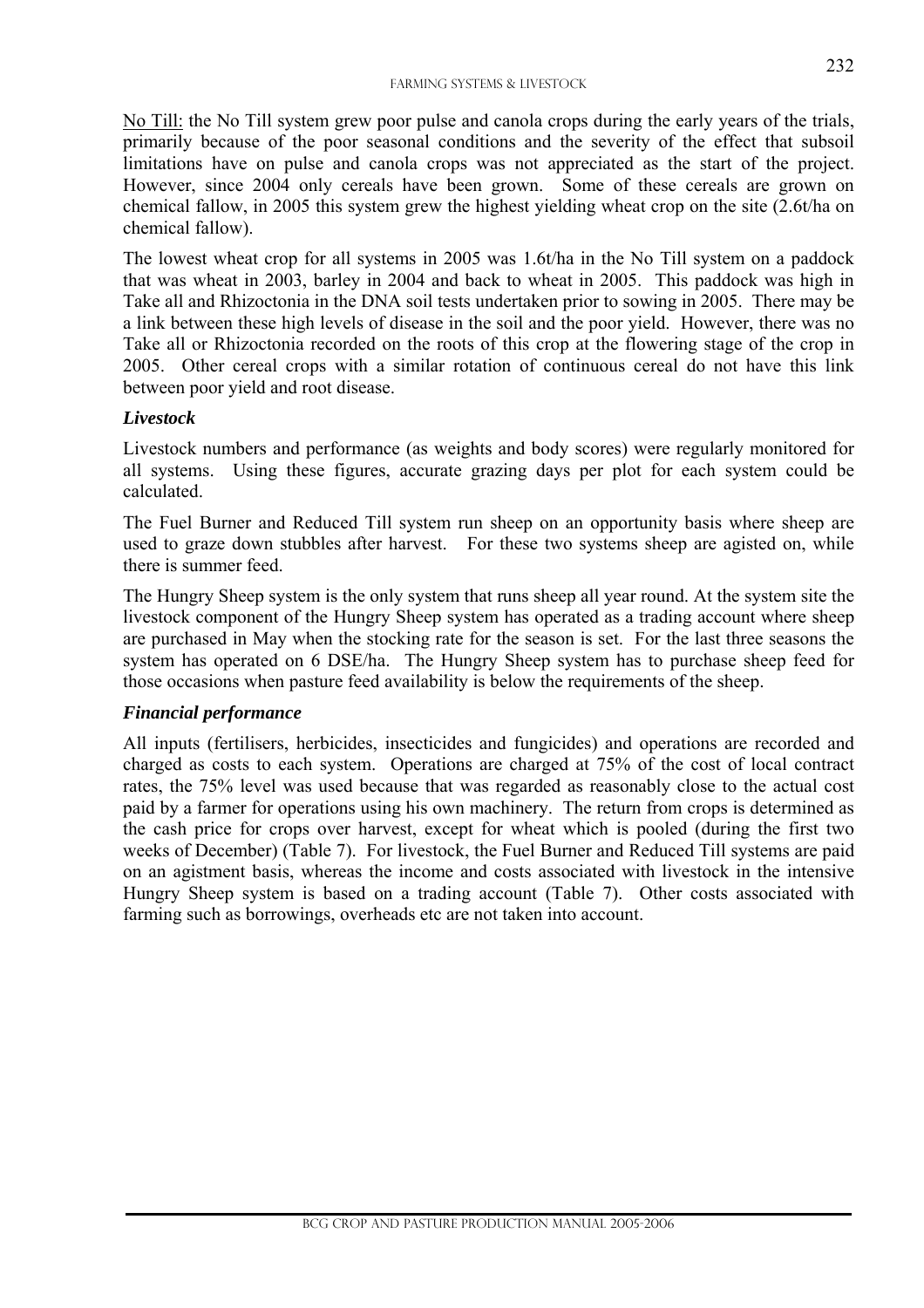|                     | 2000 | 2001                | 2002             | 2003         | 2004  | 2005           |  |  |  |  |  |  |  |
|---------------------|------|---------------------|------------------|--------------|-------|----------------|--|--|--|--|--|--|--|
|                     |      | <b>Fuel Burner</b>  |                  |              |       |                |  |  |  |  |  |  |  |
| Crop Income         | 272  | 334                 | 36               | 309          | 72    | 199            |  |  |  |  |  |  |  |
| Crop Variable Cost  | 147  | 111                 | 133              | 175          | 93    | 100            |  |  |  |  |  |  |  |
| Crop GM             | 125  | 223                 | $-97$            | 134          | $-21$ | 99             |  |  |  |  |  |  |  |
| Sheep Agistment     | 9    | 9                   | 12               | $\mathbf{1}$ | 5     | 9              |  |  |  |  |  |  |  |
| <b>TOTAL GM</b>     | 134  | 232                 | $-85$            | 135          | $-16$ | 109            |  |  |  |  |  |  |  |
| <b>Hungry Sheep</b> |      |                     |                  |              |       |                |  |  |  |  |  |  |  |
| Crop Income         | 312  | 325                 | $\boldsymbol{0}$ | 194          | 37    | 262            |  |  |  |  |  |  |  |
| Crop Variable Cost  | 140  | 150                 | 131              | 109          | 103   | 116            |  |  |  |  |  |  |  |
| Crop GM             | 172  | 175                 | $-131$           | 85           | $-66$ | 147            |  |  |  |  |  |  |  |
| Sheep Income        |      | 107                 | 121              | 166          | 288   | 206            |  |  |  |  |  |  |  |
| Sheep Costs         |      | 84                  | 151              | 121          | 207   | 159            |  |  |  |  |  |  |  |
| Sheep GM            | 40   | 22                  | $-30$            | 45           | 81    | 47             |  |  |  |  |  |  |  |
| <b>TOTAL GM</b>     | 212  | 197                 | $-161$           | 130          | 15    | 194            |  |  |  |  |  |  |  |
|                     |      | <b>Reduced Till</b> |                  |              |       |                |  |  |  |  |  |  |  |
| Crop Income         | 274  | 323                 | $\boldsymbol{0}$ | 392          | 66    | 262            |  |  |  |  |  |  |  |
| Crop Variable Cost  | 125  | 149                 | 146              | 149          | 126   | 158            |  |  |  |  |  |  |  |
| Crop GM             | 149  | 174                 | $-146$           | 243          | $-60$ | 104            |  |  |  |  |  |  |  |
| Sheep Agistment     | 5    | $\overline{7}$      | 11               | $\mathbf{1}$ | 3     | $\overline{2}$ |  |  |  |  |  |  |  |
| <b>TOTAL GM</b>     | 154  | 181                 | $-135$           | 244          | $-57$ | 106            |  |  |  |  |  |  |  |
|                     |      | No Till             |                  |              |       |                |  |  |  |  |  |  |  |
| Crop Income         | 225  | 295                 | $\boldsymbol{0}$ | 256          | 66    | 264            |  |  |  |  |  |  |  |
| Crop Variable Cost  | 183  | 190                 | 124              | 159          | 121   | 113            |  |  |  |  |  |  |  |
| Crop GM             | 42   | 105                 | $-124$           | 97           | $-55$ | 154            |  |  |  |  |  |  |  |
| TOTAL GM            | 42   | 105                 | $-124$           | 97           | $-55$ | 154            |  |  |  |  |  |  |  |

**Table 7**: Yearly crop and sheep gross margins for each system (\$/ha) (2000-05)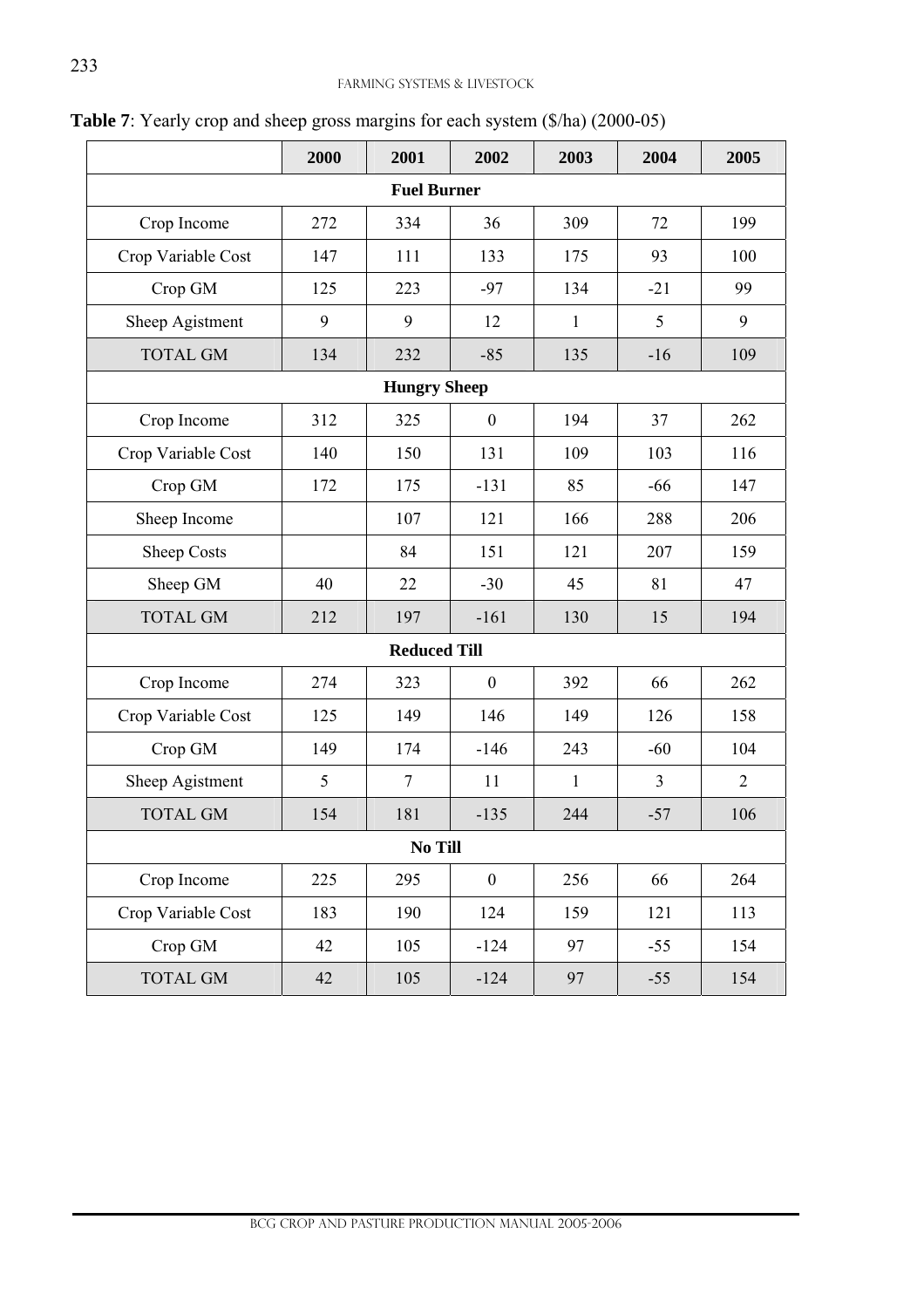The six year average gross margin (livestock  $+$  crop) and the 2005 gross margin are presented in Figure 2. The average gross margin for the Fuel Burner, Hungry Sheep and Reduced Till systems is very similar (\$82 to \$85/ha), the average gross margin for the No Till system is \$37/ha (due to poor performance during the first years of the trial). The current gross margin for the No Till system has improved significantly.



**Figure 2:** Six year average gross margin and 2005 gross margin for each of the four farming systems (FB=Fuel Burner; HS=Hungry Sheep; RT=Reduced Till; and NT=No Till)

The most important points that come out of the financial performance comparison between the four different farming systems are:

- Six seasons with only one season with average growing season rainfall and the other five years with below average rainfall (including two droughts) resulted in low yields and crop failures (especially in the drought years)
- The high price for meat and the high stocking intensity resulted in good returns for the sheep enterprise in the Hungry Sheep system.
- In the Hungry Sheep system, the cost of feeding during drought years is very high and is a risk to the operation.
- No Till system grew poor performing canola and pulse crops in the first two years of the trial and this system did not perform very well financially. No Till now grows primarily cereals with one or two plots in chemical fallow and is performing better financially.
- Variable costs (including machinery) were high for the No Till systems in the first two years of the trial but these costs have now been brought back to lower levels.
- Reduced Till system has similar crop incomes compared to the other systems but has higher variable costs compared to the other systems resulting in a lower gross margin.
- The Fuel Burner system has performed consistently over the duration of the trial and has the least losses associated with cropping during the drought seasons. This is an important consideration when it has to be remembered that following a drought many farmers have to borrow to put in a new crop.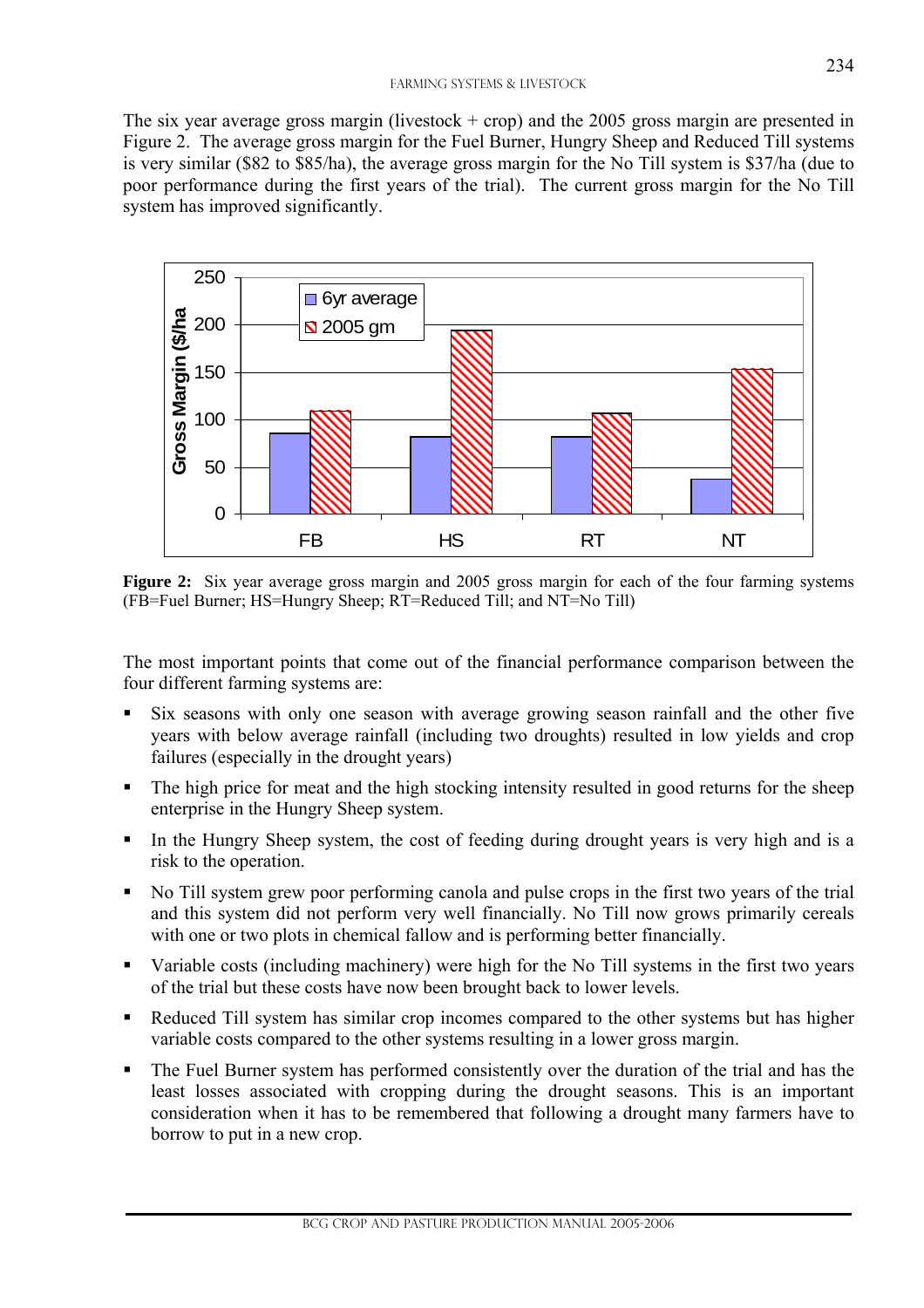In years when there is 40% fallow, as in 2005, the Fuel Burner system does not perform financially as well as systems where the rotation is more intensive. However, if it is a dry season next year then the Fuel Burner system will again perform better because of the higher percentage of fallow in the system.

# **Conclusion**

After six years of running the Systems Site comparing farming systems it has become clear that the critical issues are:

- 1. conserving soil water into dry seasons, which can be achieved using either mechanical in a conventional system or chemical means in a reduced till or no till system (assuming there is enough stubble to protect the soil surface from evaporation).
- 2. Since the introduction of Frame and Yitpi (CCN resistant wheats) CCN has not been a problem.
- 3. Take-all and Pratylenchus neglectus appear to more closely correlate to specific areas in a paddock rather than levels changing because of crop choice or the rotation (field peas did lower Pratylenchus levels). Certainly there did not appear to be any influence of farming system on these two soil borne diseases.
- 4. Weed levels have not changed markedly over the duration of the trial and there were no differences between systems after six years. Brome grass is now present at the site at very low levels whereas it was not recorded in 1999 and 2000.
- 5. Wind erosion susceptibility and risk is lowest in the No Till plots because of good stubble cover and aggregation of soil particles. The three other systems all had plots which were moderately susceptible to wind erosion, primarily as a result of low stubble cover.
- 6. Using current technology and sampling intensity it is not possible to pick up changes in soil available nitrogen levels between different farming systems.
- 7. Soil changes in soil biological characteristics are currently being assessed and will be reported by the BCG update in February 2006.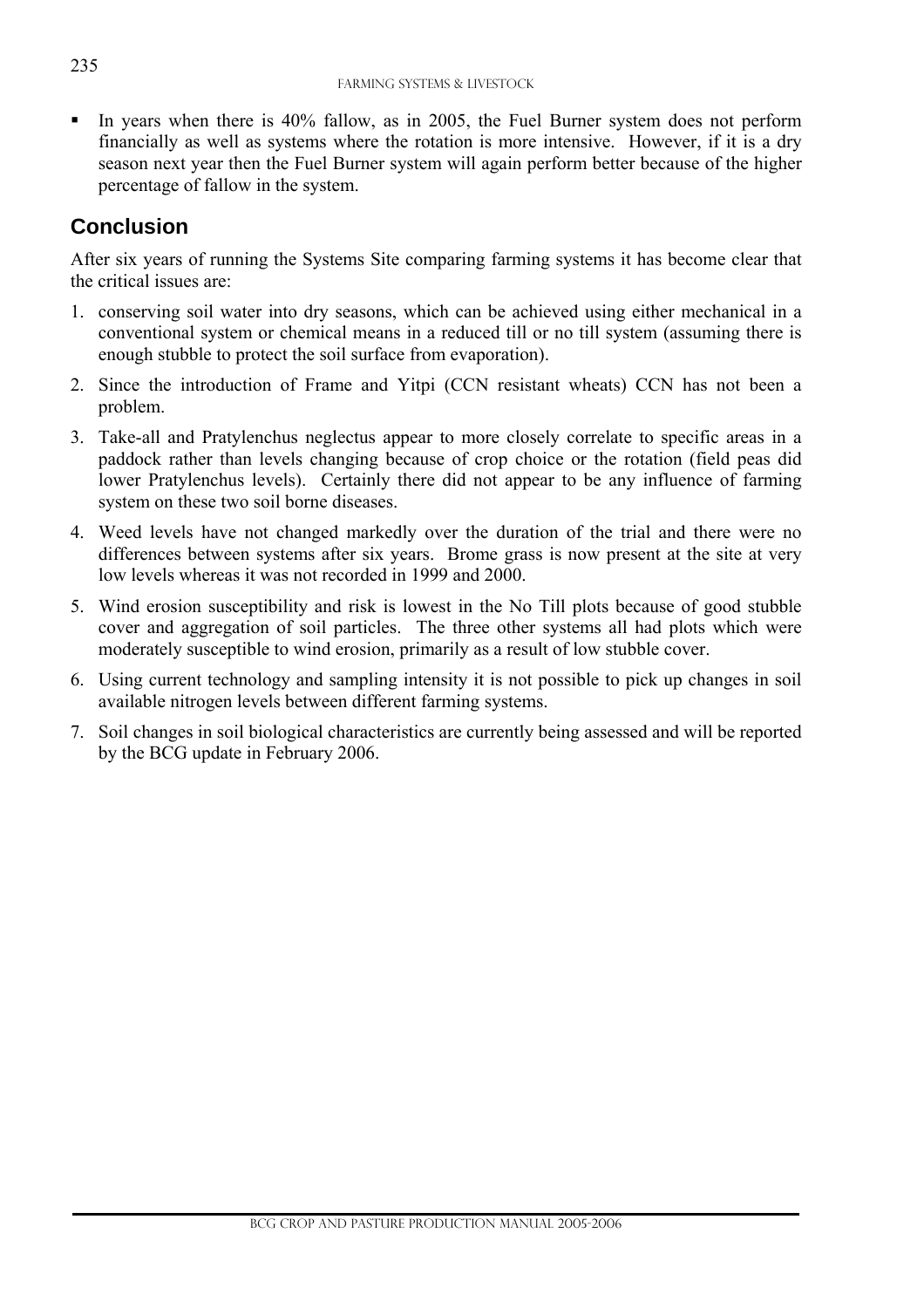## **Acknowledgements**

- o Grain Growers Association for major financial support over the five year period 2001-2005.
- o GRDC for project support relating to the site.
- o Ian and Warrick McClelland for giving the BCG the use of their land for the duration of this project.
- o The farmer 'Champions' for their good-will, support and input in making this project a success (Paul Barclay, Brad Martin, Alan Postlethwaite and Ian and Warrick McClelland).
- o Alan McKay from SARDI and Bayer Crop Sciences for the soil DNA analysis.
- o Susan Robertson from DPI Victoria for the early work on pasture growth and livestock performance.
- o Pauline Mele from the DPI Victoria for the soil biological activity analysis.
- o Deirdre LeMerle from CRC Weed Management for the seed soil bank analysis.
- o Smorgan Cyclone for fencing materials.

## **References**

l

Leys, J.F., Semple, W.S., Raupach, M.R., Findlater, P. and Hamilton, G.J. (2002). Measurement of size distributions of dry soil aggregates. In: "Soil physical measurements and interpretation for land evaluation". Editors: McKenzie, Coughlan and Cresswell. CSIRO Publishing, 2002.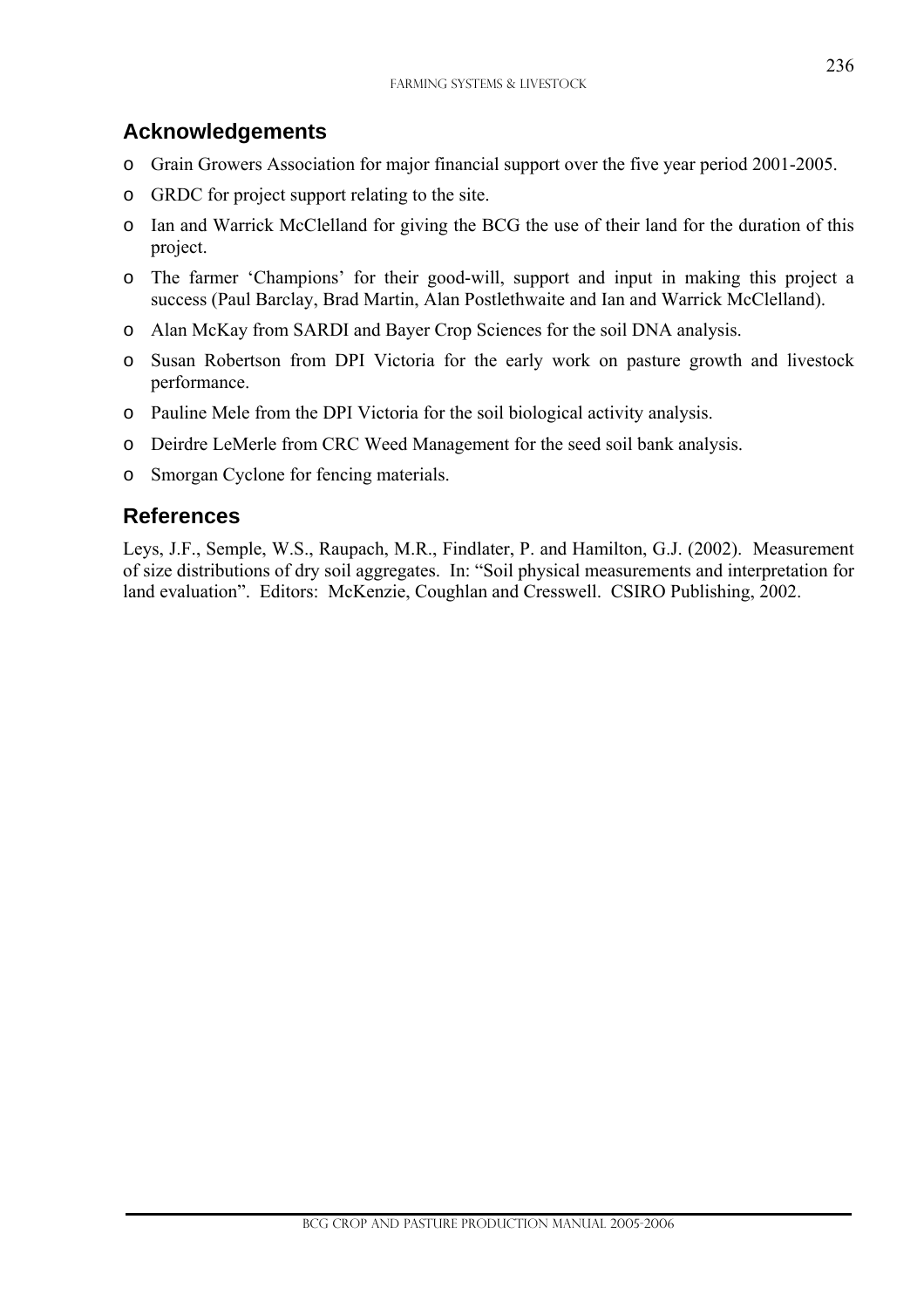| <b>ESP</b>     |
|----------------|
| $\%$           |
|                |
| $\overline{4}$ |
| 16             |
| 38             |
| 45             |
| 45             |
|                |
| 8              |
| 27             |
| 42             |
| 47             |
| 49             |
|                |
| $\overline{2}$ |
| 15             |
| 29             |
| 43             |
| 46             |
|                |
| 3              |
| 17             |
| 27             |
| 44             |
| 48             |
|                |
| 10             |
| 30             |
| 43             |
| 48             |
| 49             |
|                |
|                |

**Appendix 1** Soil Analyses for subsoil limitations (samples taken in 1999)

 $\overline{a}$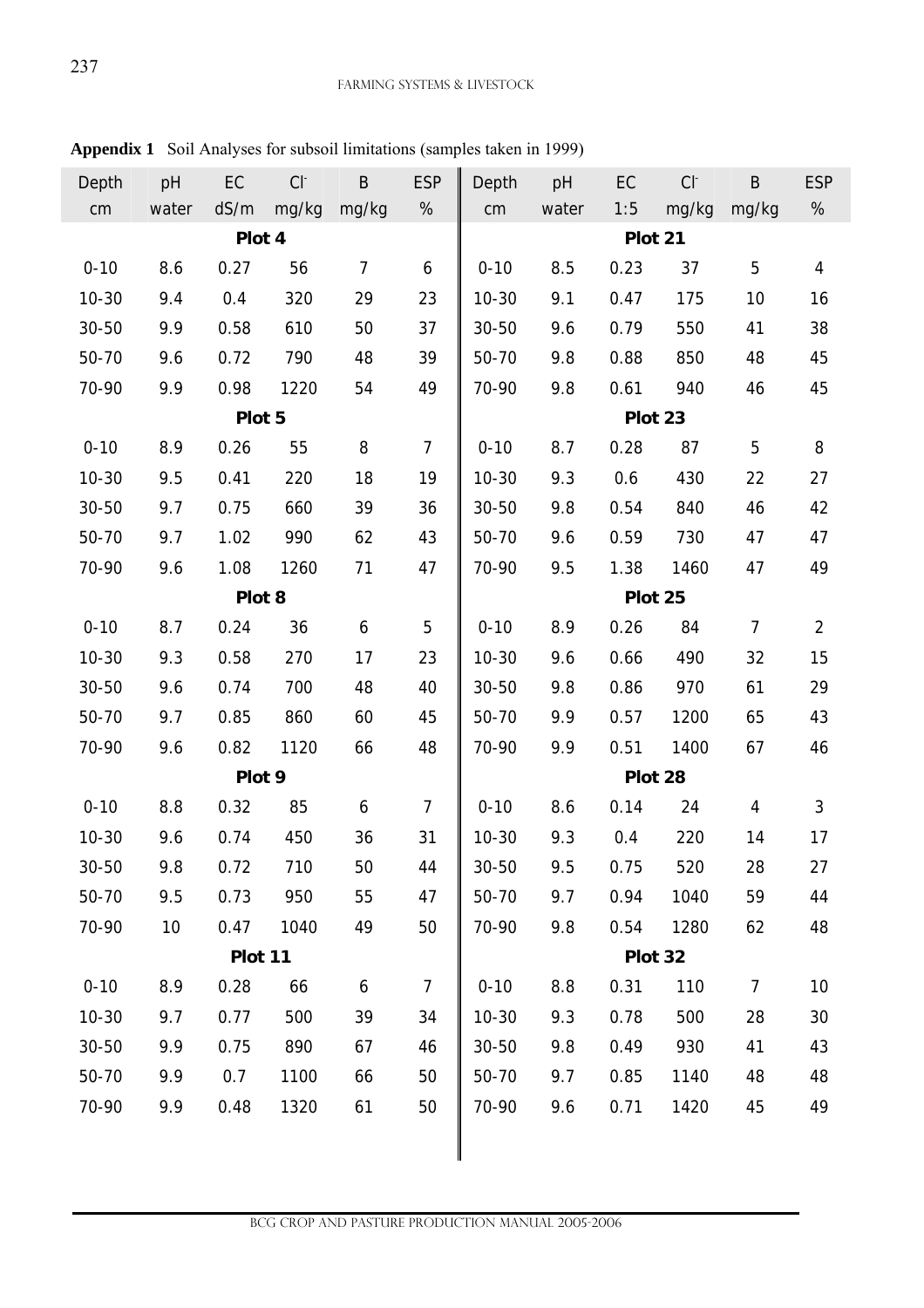|                         |                         | Rotation      |                         |               |                                |                         | $_{\rm CCN}$                |                         |                 |              |                 |                         | Take-all    |              |             |             | Rhizoctonia    |         |          |        | Pratylenchus neglectus |                         |                        |                |                |                         |
|-------------------------|-------------------------|---------------|-------------------------|---------------|--------------------------------|-------------------------|-----------------------------|-------------------------|-----------------|--------------|-----------------|-------------------------|-------------|--------------|-------------|-------------|----------------|---------|----------|--------|------------------------|-------------------------|------------------------|----------------|----------------|-------------------------|
| plot                    | ttt                     | 2000          | 2001                    | 2002          | 2003                           | 2004                    | C01                         | $_{\rm C02}$            | CO <sub>3</sub> | ${\rm C}04$  | CO <sub>5</sub> | TA01                    | <b>TA02</b> | TA03         | <b>TA04</b> | TA05        | Rh01           | Rh02    | Rh03     | Rh04   | Rh05                   | P01                     | P02                    | P03            | P04            | <b>P05</b>              |
| 10                      | ${\rm FB}$              | FP            | В                       | VF            | W                              | в                       | $\mathbf{1}$                | 2                       | $\leq$ 1        | $\leq$ 1     | $<\!1$          | 26                      | <15         | $<$ 20 $\,$  | 25          | 22          | - 9            | 57      | $<$ 5    | <19.5  | <19.5                  | -5                      | $\overline{4}$         | $<$ 1          |                |                         |
| 18                      | FB                      | MF            | W                       | VF            | $\, {\bf B}$                   | MF                      | $\mathbf{1}$                | $\overline{2}$          | $\leq$ 1        | $<1$         | $<\!1$          | 25                      | 28          | 107          | 31          | 52          | $\overline{1}$ | <15     | $<\!\!5$ | <19.5  | <19.5                  | 8                       | 37                     | 26             | 13             | 6                       |
| 29                      | FB                      | MF            | $\mathbf{W}$            | MF            | MF                             | $\ensuremath{\text{W}}$ | $\boldsymbol{0}$            |                         | $<$ l           | $<$ 1        | $<\!1$          | $\mathbf{0}$            | $<15$       | $<$ 20 $\,$  | $<$ 20 $\,$ | 28          | 27             | <15     | $<$ 5    | <19.5  | <19.5                  | -6                      | $22\,$                 | 14             | 10             | 14                      |
| 8                       | FB                      | W             | MF                      | W             | W                              | MF                      | $\overline{2}$              |                         | $\leq$ 1        | $<1$         | $\leq$          | $\bf{0}$                | $<15$       | $<$ 20 $\,$  | $< \!\! 20$ | $<$ 20 $\,$ | $\overline{4}$ | <15     | 5        | <19.5  | <19.5                  | $\overline{2}$          | 8                      | 15             |                |                         |
| 21                      | FB                      | W             | MF                      | W             | W                              | в                       | $\mathbf{0}$                | -1                      | $\leq$ 1        | $\leq$ 1     | $<1$            | 15                      | $<15$       | $<$ 20 $\,$  | $<\!\!20$   | $20$        | 35             | $<15$   | 9        | <19.5  | <19.5                  | $\overline{2}$          | $\overline{4}$         | -6             | $\overline{4}$ | 14                      |
| 26                      | $_{\rm HS}$             | $\bf L$       | $\ensuremath{\text{W}}$ | $\, {\bf B}$  | $\mathbf M$                    | $\ensuremath{\text{W}}$ | $\boldsymbol{0}$            | $\overline{2}$          | $<$ $\!1$       | $<$ 1        | $<\!1$          | $10\,$                  | $20\,$      | $<$ 20 $\,$  | $<\!\!20$   | $<\!\!20$   | 6              | $<15\,$ | $<\!\!5$ | $40\,$ | <19.5                  | 5                       | $39\,$                 | $82\,$         | 43             | 26                      |
| 13                      | HS                      | MF            | W                       | L             | L                              | W                       |                             | $\overline{\mathbf{3}}$ | $\leq$ 1        | $<1$         | $<\!1$          | 15                      | <15         | $<$ 20 $\,$  | 23          | $<$ 20 $\,$ | 29             | 40      | 13       | <19.5  | <19.5                  | 2                       | 40                     | 27             | - 5            | 21                      |
| 2                       | $_{\rm HS}$             | W             | $\mathbf 0$             | W             | W                              | B                       | -1                          | $\overline{2}$          | $\leq$ 1        | $\mathbf{1}$ | $<\!1$          | 60                      | 20          | 23           | 45          | $<$ 20 $\,$ | $\overline{0}$ | $<15$   | $<\!\!5$ | <19.5  | <19.5                  | 7                       | 13                     | -6             | 19             | 9                       |
| - 5                     | HS                      | W             | $\, {\bf B}$            | $\mathbf 0$   | B                              | $\mathbf{o}$            | $\mathbf{0}$                | 3                       | $<$ l           | $<1$         | $<1$            | -1                      | 20          | $<$ 20 $\,$  | 23          | $20$        | 27             | $<15$   | $<\!\!5$ | 49     | <19.5                  | 2                       | 36                     | 30             | 11             | 6                       |
| 32                      | HS                      | W             | L                       | W             | W                              | $\mathbf{o}$            | $\,0\,$                     | $\overline{2}$          | $\mathbf{1}$    | $<1\,$       | $<\!1$          | $\mathbf{1}$            | 20          | $< \! \! 20$ | $<$ 20 $\,$ | $<\!\!20$   | 30             | $<15$   | 17       | 87     | <19.5                  | $\overline{2}$          | $27\,$                 | 31             | 37             | $18\,$                  |
| 6                       | $_{\rm NT}$             | $\, {\bf B}$  | $\mathbf L$             | W             | $\mathbf{FP}$                  | $\mathbf{W}$            | $\mathbf{0}$                | $\overline{2}$          | $<$ l           | $<\!1$       | $<\!1$          | 11                      | $<15$       | $<$ 20 $\,$  | $<\!\!20$   | $<\!\!20$   | 12             | $<15$   | $<$ 5    | <19.5  | 44                     | 2                       | 13                     | 7              | $\overline{3}$ | $5 -$                   |
| 16                      | $_{\rm NT}$             | $\mathbf c$   | $\mathbf{W}$            | В             | $\mathbf{V}$                   | $\mathbf{W}$            |                             | 10                      | $\leq$ 1        | $<1$         | $<\!1$          | $\overline{\mathbf{3}}$ | $<15$       | $<$ 20 $\,$  | $<\!\!20$   | $< \!\! 20$ | $\overline{0}$ | $<15$   | $<\!\!5$ | <19.5  | <19.5                  | $\overline{2}$          | 26                     |                |                | $15\,$                  |
| 27                      | $_{\rm NT}$             | ${\bf FB}$    | $\mathbf{C}$            | W             | B                              | $\bf CF$                | 1                           | $\overline{4}$          | $\leq$ 1        | $<\!1$       | $<\!1$          |                         | $<15$       | $<$ 20 $\,$  | $<\!\!20$   | $20$        | $\overline{0}$ | $<15$   | $46\,$   | 55     | <19.5                  | -6                      | 17                     | 13             | 13             | $\overline{\mathbf{3}}$ |
| 22                      | $_{\rm NT}$             | L             | $\ensuremath{\text{W}}$ | $\bf CF$      | $\mathbf{W}$                   | $\, {\bf B}$            | $\mathbf{1}$                | $\overline{\mathbf{3}}$ | $<\!1$          |              | $<\!1$          | 50                      | $<15$       | $< \! \! 20$ |             | 107         | 29             | $<15$   | $<\!\!5$ |        | 96                     |                         | 39                     | $36\,$         |                | $17\,$                  |
| 11                      | $_{\rm NT}$             | W             | $\, {\bf B}$            | L             | $\ensuremath{\text{w}}\xspace$ | B                       | 1                           | 6                       | $\leq$ 1        | $\leq$ 1     | $<\!1$          | $\mathbf{0}$            | <15         | $<$ 20 $\,$  | $<$ 20 $\,$ | $<$ 20      | $\bf{0}$       | <15     | $<$ 5    | 49     | 63                     | $\overline{\mathbf{3}}$ | 62                     | 44             | 34             | 14                      |
| $\overline{\mathbf{3}}$ | $\mathop{\rm RT}$       | $\, {\bf B}$  | $\bf CF$                | W             | $\ensuremath{\textbf{w}}$      | $\mathbf{W}$            | $\mathbf{0}$                | $<\!1$                  | $<\!1$          | $<\!1$       | $<\!1$          | $\overline{4}$          | $<15$       | $< \! \! 20$ | $<\!\!20$   | $<\!\!20$   | $\overline{0}$ | $<15\,$ | $<\!\!5$ | <19.5  | <19.5                  | 3                       |                        |                | $40\,$         | $20\,$                  |
| 19                      | RT                      | CF            | W                       | в             | W                              | в                       | $\overline{2}$              | $\overline{4}$          | $\leq$ 1        | $<1$         | $<1$            | 45                      | 20          | 23           | 22          | 22          | $\Omega$       | <15     | $<$ 5    | 70     | 51                     |                         | 46                     | 37             | 26             | $15\,$                  |
| 30                      | $\mathbf{RT}$           | L             | $\ensuremath{\text{W}}$ | W             | $\, {\bf B}$                   | $\mathbf{W}$            |                             | $\overline{2}$          | $\leq$ 1        | $<\!1$       | $<\!1$          | $40\,$                  | $<15$       | $<$ 20 $\,$  | $<\!\!20$   | 23          | 35             | 29      | $<\!\!5$ | <19.5  | <19.5                  | $\overline{\mathbf{3}}$ | 26                     | 17             | 26             | $13\,$                  |
| 14                      | <b>RT</b>               | W             | $\, {\bf B}$            | W             | $\mathbf{W}$                   | B                       | 1                           | $\overline{\mathbf{3}}$ | $\leq$ 1        | $<1$         | $<1$            | $\mathbf{0}$            | $<15$       | $<$ 20 $\,$  | $< \!\! 20$ | $20$        | 27             | $100\,$ | $<\!\!5$ | <19.5  | <19.5                  | $\overline{\mathbf{3}}$ | 24                     | -6             | $12\,$         | $13\,$                  |
| 24                      | $\mathbf{RT}$           | W             | $\, {\bf B}$            | $\bf MF$      | $\, {\bf B}$                   | $\bf CF$                | $\mathbf{1}$                | $\overline{\mathbf{3}}$ | -1              | $\mathbf{1}$ | $<\!1$          | $\mathbf{1}$            | $<15$       | $<$ 20 $\,$  | $<\!\!20$   | $<\!\!20$   | $26\,$         | 55      | $10\,$   | 25     | <19.5                  | $\overline{2}$          | $27\,$                 | $25\,$         | 9              | $7\phantom{.0}$         |
| $7\phantom{.0}$         | S                       | $\mathbf{C}$  | $\bf{MF}$               | W             | $\mathbf{FP}$                  | $\mathbf{C}$            | $\mathbf{1}$                |                         | $<$ l           | $<\!1$       | $<\!1$          | $\overline{2}$          | $<15$       | $<$ 20 $\,$  | $<\!\!20$   | $<$ 20 $\,$ | $\overline{0}$ | 105     | $<$ 5    | 27     | <19.5                  | 2                       | 6                      |                | 2              | $<\!1$                  |
| 17                      | S                       | $\mathbf c$   | MF                      | W             | $\rm FP$                       | $\mathbf{C}$            |                             | 3                       | $<$ l           | $<1$         | $<\!1$          | $\overline{4}$          | $\leq$ 15   | $<$ 20 $\,$  | $<$ 20 $\,$ | $20$        | $\overline{0}$ | <15     | 85       | <19.5  | <19.5                  | $\overline{\mathbf{3}}$ | $\overline{4}$         |                |                | $<\!1$                  |
| 28                      | S                       | $\mathbf c$   | MF                      | W             | FP                             | $\mathbf{c}$            | -1                          |                         | $\leq$ 1        | $<1$         | $<\!1$          | 10                      | $<15$       | $<$ 20 $\,$  | $< \!\! 20$ | $<$ 20 $\,$ | - 6            | <15     | 8        | <19.5  | <19.5                  | $\overline{\mathbf{3}}$ | -5                     |                | $\leq$         | $<1\,$                  |
| -1                      | S                       | $\rm FP$      | $\mathbf{C}$            | MF            | $\ensuremath{\text{w}}\xspace$ | $\rm FP$                | 1                           |                         | <1              | $<\!1$       | $<\!1$          | 11                      | $<15$       | $<$ 20 $\,$  | $<\!\!20$   | $<$ 20 $\,$ |                | $<15$   | $<\!\!5$ | <19.5  | <19.5                  |                         | 11                     | $\overline{7}$ | 26             | $\overline{\mathbf{3}}$ |
| 15                      | s                       | FP            | $\mathbf c$             | MF            | $\ensuremath{\text{W}}\xspace$ | $\bf FP$                | -1                          | 2                       | $\leq$ 1        | $\leq$       | $<1$            | 28                      | 23          | $<$ 20 $\,$  | $<\!\!20$   | $<$ 20 $\,$ | 25             | $<15$   | $<\!\!5$ | <19.5  | <19.5                  | $\sim$                  | 16                     | $\overline{4}$ |                |                         |
|                         |                         | Rotation      |                         |               |                                |                         | $_{\mbox{\scriptsize CCN}}$ |                         |                 |              |                 |                         | Take-all    |              |             |             | Rhizoctonia    |         |          |        |                        |                         | Pratylenchus neglectus |                |                |                         |
| 20                      | S                       | $\mathbf{FP}$ | $\mathbf{C}$            | $\bf MF$      | W                              | $\bf FP$                | 1                           | $\overline{2}$          | $\leq$ 1        | $<\!1$       | $<\!1$          | 50                      | $<15$       | $<$ 20 $\,$  | $<\!\!20$   | $<\!\!20$   |                | $<15$   | $<\!\!5$ | <19.5  | <19.5                  |                         | 20                     |                | $10\,$         |                         |
| $\overline{4}$          | S                       | $\bf MF$      | W                       | $\mathbf{FP}$ | $\mathbf{C}$                   | $\bf MF$                | $\mathbf{1}$                | $\overline{2}$          | $\leq$          |              | $<\!1$          | $\overline{c}$          | $<15$       | $< \! \! 20$ |             | $<\!\!20$   | $\overline{0}$ | $<15$   | 24       |        | <19.5                  | $\overline{2}$          | 10                     |                |                | $\overline{5}$          |
| 25                      | S                       | MF            | W                       | $\rm FP$      | $\mathbf{C}$                   | $\bf MF$                | 1                           |                         | $\leq$ 1        |              | $<\!1$          | $\overline{4}$          | $<15$       | $<$ 20 $\,$  |             | $<\!\!20$   | 14             | $<15$   | $<$ 5    |        | <19.5                  | $\overline{2}$          | 13                     |                |                | $\overline{2}$          |
| 31                      | S                       | MF            | W                       | $\rm FP$      | $\mathbf{C}$                   | MF                      | 1                           | $\overline{2}$          | $\leq$ 1        |              | $<\!1$          | $\mathbf{0}$            | $<15$       | $<$ 20 $\,$  |             | $<$ 20 $\,$ | 19             | <15     | $<\!\!5$ |        | <19.5                  | 2                       | 15                     |                |                | $\overline{\mathbf{3}}$ |
|                         | S                       | W             | $\rm FP$                | $\mathbf C$   | $\bf MF$                       | W                       |                             |                         | $\leq$ 1        | $<1$         | $<\!1$          | -5                      | $<15$       | $<$ 20 $\,$  | $< \!\! 20$ | $<$ 20 $\,$ | 6              | $<15$   | $<\!\!5$ | 92     | <19.5                  |                         | 2                      |                |                | $\overline{\mathbf{3}}$ |
| 12                      | S                       | W             | $\rm FP$                | $\mathbf C$   | $\bf MF$                       | $\mathbf{W}$            | $\theta$                    |                         | $\leq$ 1        | $<$ l        | $<1$            | 5                       | $<15$       | $< \! \! 20$ | $<\!\!20$   | 30          | $\overline{0}$ | $<15\,$ | $<\!\!5$ | 85     | <19.5                  | $\overline{2}$          | -5                     |                |                |                         |
| 23                      | $\overline{\mathbf{s}}$ | W             | $\rm FP$                | $\mathbf{C}$  | $\bf MF$                       | $\mathbf{W}$            |                             | $\overline{2}$          | $<\!1$          | $<\!1$       | $<\!1$          | $\theta$                | $<15$       | $<$ 20 $\,$  | $<\!\!20$   | $20$        | 27             | $<15$   | $<\!\!5$ | $90\,$ | <19.5                  | $\overline{2}$          |                        | $\overline{4}$ |                | 6                       |

Farming systems & livestock **Appendix 2**. Soil DNA test in relation to Farming System and previous crop type.